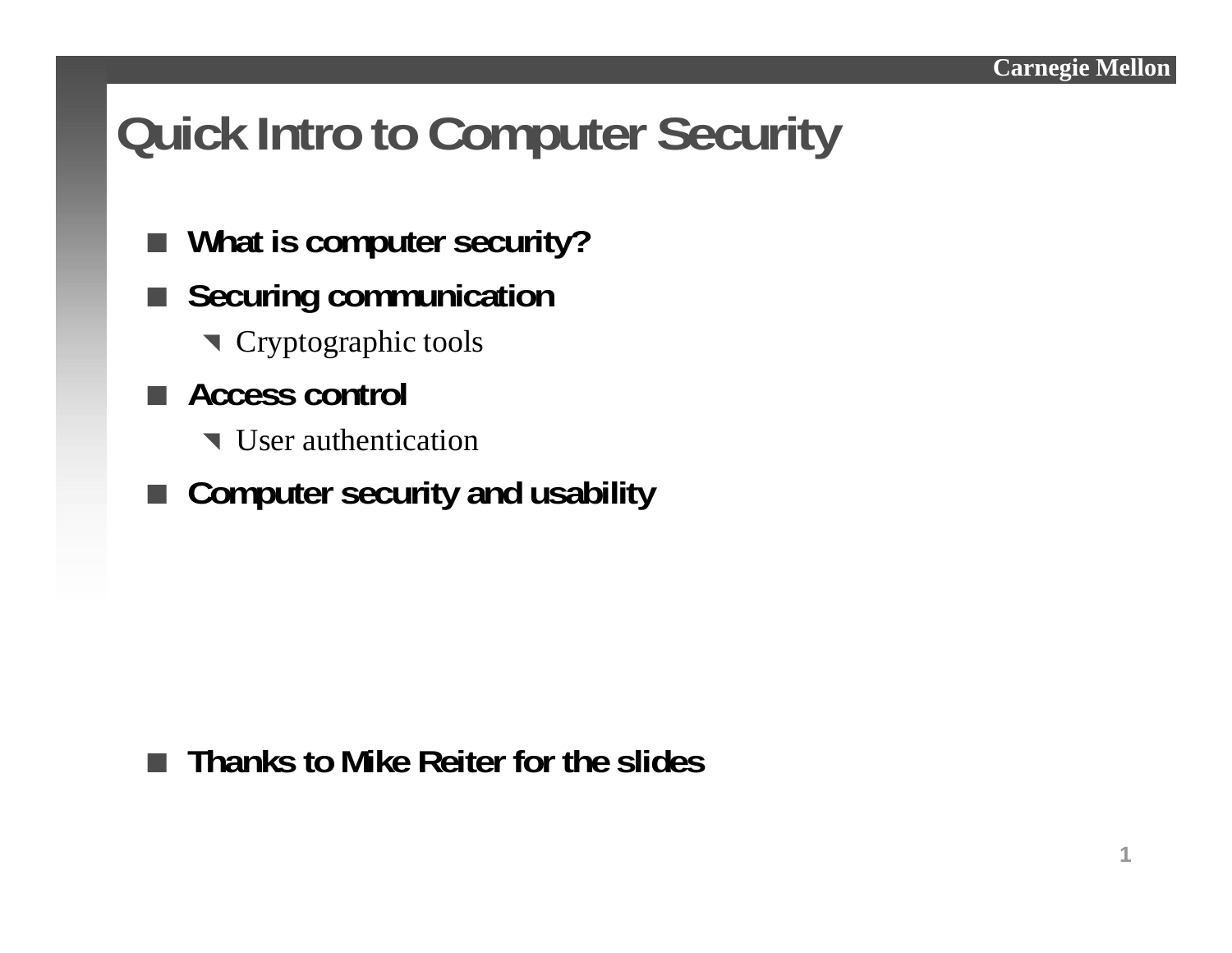### **What Is Computer Security?**

**Protecting computers against misuse and interference**

#### × **Broadly comprised of three types of properties**

- **T** Confidentiality: information is protected from unintended disclosure
- **Integrity:** system and data are maintained in a correct and consistent condition
- **N** Availability: systems and data are usable when needed
	- **N** Also includes timeliness
- × **These concepts overlap**
- **College These concepts are (perhaps) not all-inclusive**
	- ▼ Spam?
	- **T** "Non-business related" surfing?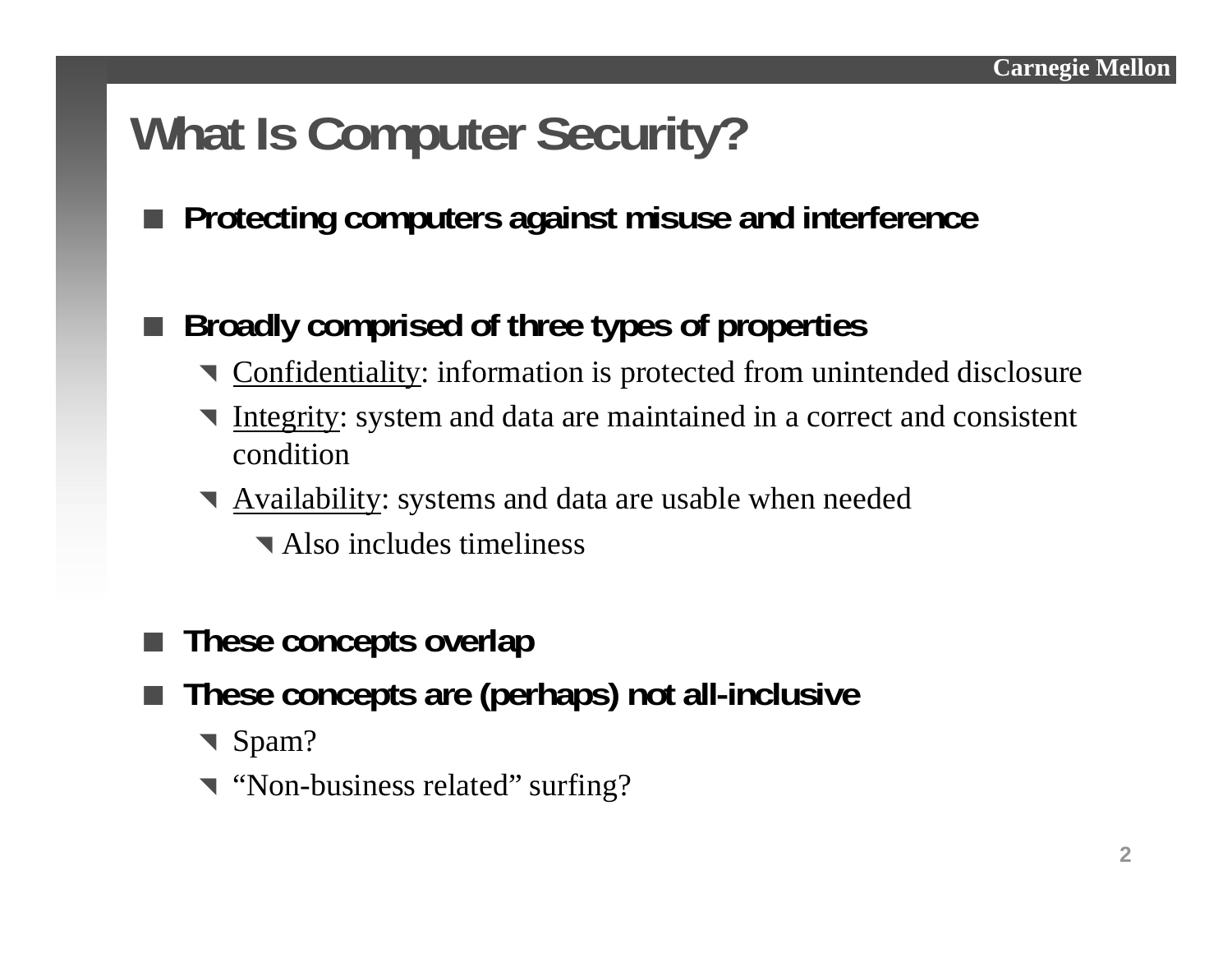## **Hacking**

#### × **To be annoying**

- ^ Newsday technology writer & hacker critic found …
	- **Email box jammed with thousands of messages**
	- ^ Phone reprogrammed to an out of state number where caller's heard an obscenity loaded recorded message

[Time Magazine, December 12, 1994]

#### **The State To be seriously annoying**

- ^ An international group attacked major companies: MCI WorldCom, Sprint, AT&T, and Equifax credit reporters
	- ^ had phone numbers of celebrities (e.g. Madonna)
	- ^ had access to FBI's national crime database
	- **v** gained information on phones tapped by FBI & DEA
	- **T** created phone numbers of their own

[PBS website report on Phonemasters (1994 – 1995)]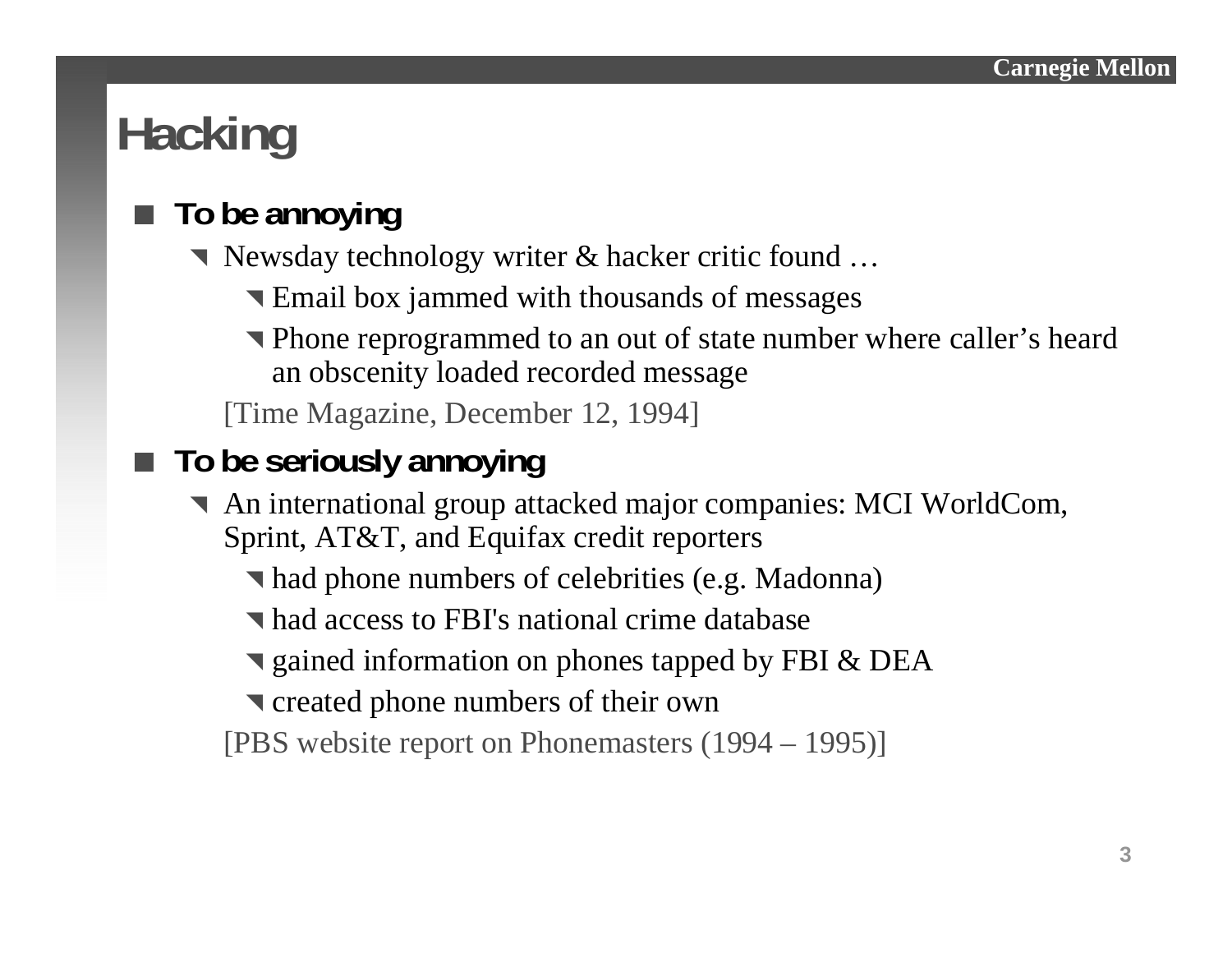## **Hacking**

#### F. **For profit**

- ^ Hacker accessed Citibank computers and transferred \$10M to his account
- ^ Once caught, he admitted using passwords and codes stolen from Citibank customers to make other transfers to his accounts

[PBS web site report on Vladimir Levin, 1994]

### ■ For extortior

^ Hacker convicted of breaking into a business' computer system, stealing confidential information and threatening disclosure if \$200,000 not paid [U.S. Dept. of Justice Press Release, July 1 2003]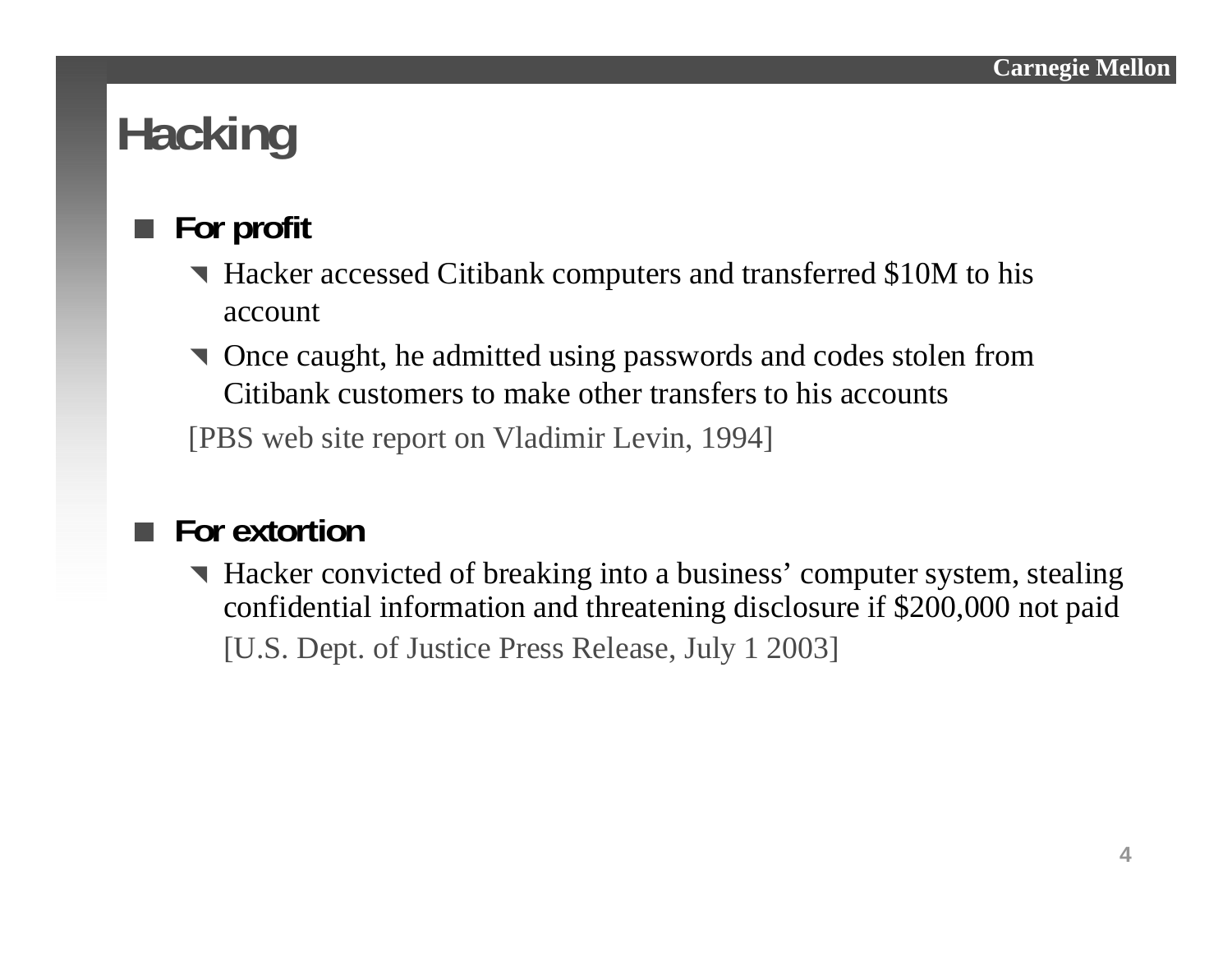## **Hacking**

#### **As a business in information**

- ^ Internet sites traffic in tens of thousands of credit-card numbers weekly
- ^ Financial loses of over \$1B/year
- ^ Cards prices at \$.40 to \$5.00/card bulk rates for hundreds or thousands

[New York Times News Service, May 13, 2002]

### **As a business for renting infrastructure**

- Rent a pirated computer for \$100/hour
- **N** Average rate in underground markets
- ▼ Used for sending SPAM, launching DDOS attacks, …

[Technology Review, September 24, 2004]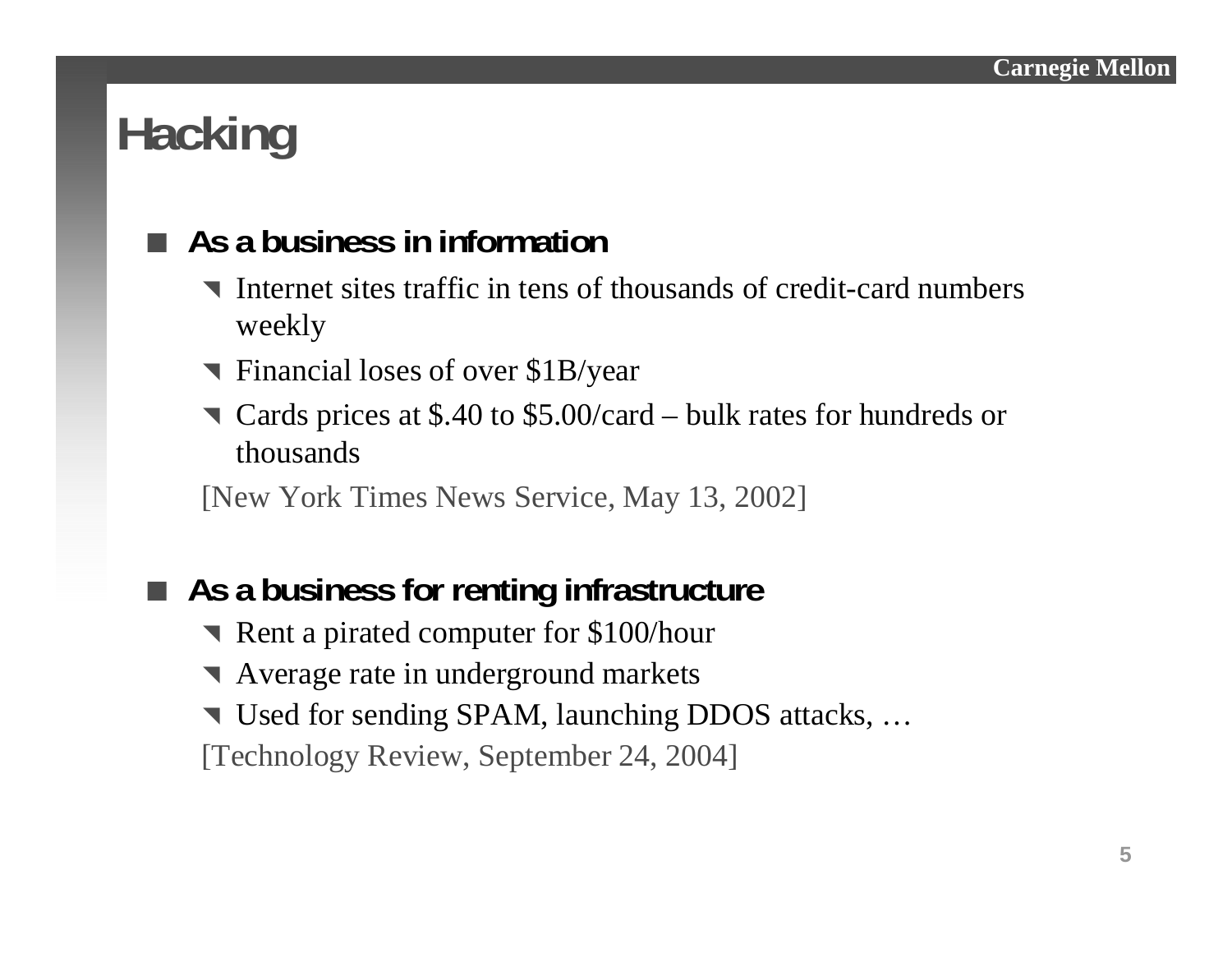## **The Costs Can Be Staggering**

| Melissa virus: \$1<br>billion in damages<br>(Computer<br>Economics) | Lloyds of London put<br>the estimate for Love<br>Bug at \$15 billion<br>3.9 million systems<br><i>infected</i><br>30 days to clean up | Code Red cost<br>\$1.2 billion in damages<br>and \$740 million to clean<br>up from the 360,000<br>infected servers<br>(Reuters) | Slammer<br>\$1 billion in<br>damages |
|---------------------------------------------------------------------|---------------------------------------------------------------------------------------------------------------------------------------|---------------------------------------------------------------------------------------------------------------------------------|--------------------------------------|
| 1999                                                                | 2000                                                                                                                                  | 2001                                                                                                                            | 2003                                 |
| Next: \$ trillion shutdowns?                                        |                                                                                                                                       |                                                                                                                                 |                                      |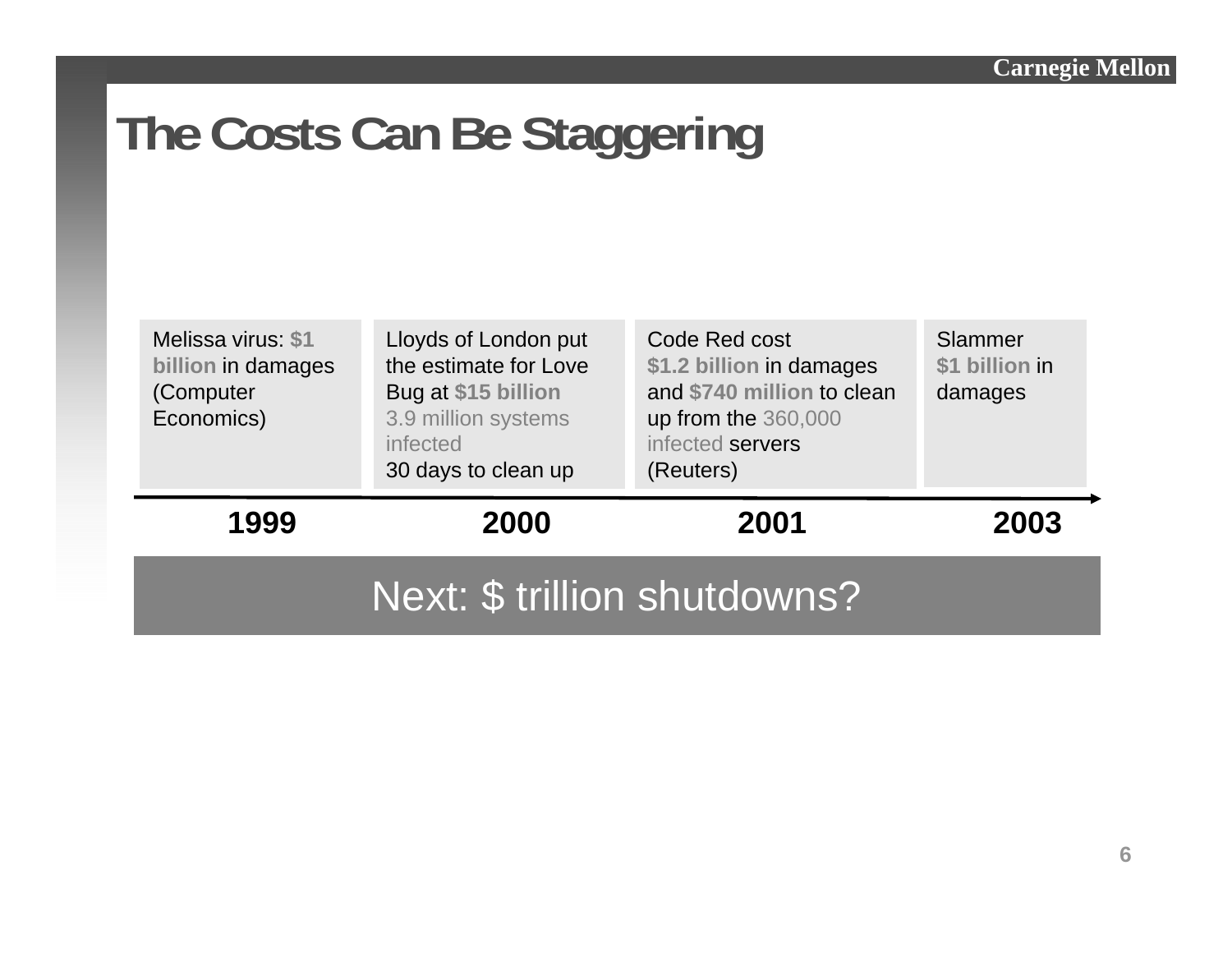# **Types of Computer Misuse (1)**

**[Neumann and Parker 1989]**

#### **External**

- Visual spying
- Misrepresentation
- Physical scavenging

### **■ Hardware misuse**

- Ullet Logical scavenging
- Eavesdropping
- Interference
- Physical attack
- Physical removal

Observing keystrokes or screens Deceiving operators and users "Dumpster diving" for printouts

Examining discarded/stolen media Intercepting electronic or other data Jamming, electronic or otherwise Damaging or modifying equipment Removing equipment  $&$  storage media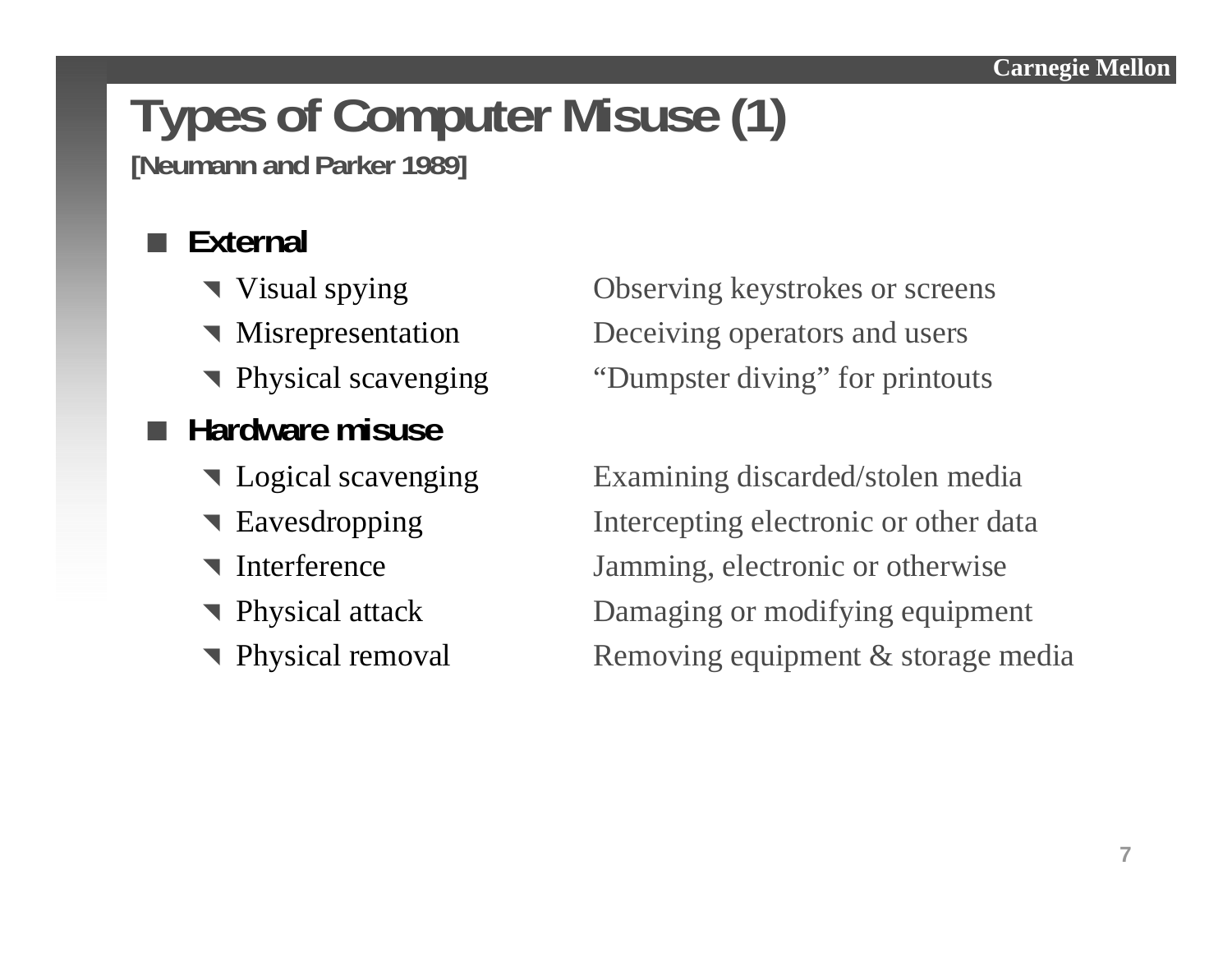### **Types of Computer Misuse (2) [Neumann and Parker 1989]**

#### **Masquerading**

- Impersonation
- Piggybacking
- Spoofing
- Network weaving

### **Pest programs**

- Trojan horses
- $\blacksquare$  Logic bombs
- Malevolent worms
- Viruses

### **Bypasses**

- Trapdoor attacks
- **Authorization attacks** Password cracking

Using false identity external to computer Usurping workstations, communication Using playback, creating bogus systems Masking physical location or routing

Implanting malicious code Setting time or event bombs Acquiring distributed resources Attaching to programs and replicating

Utilizing existing flaws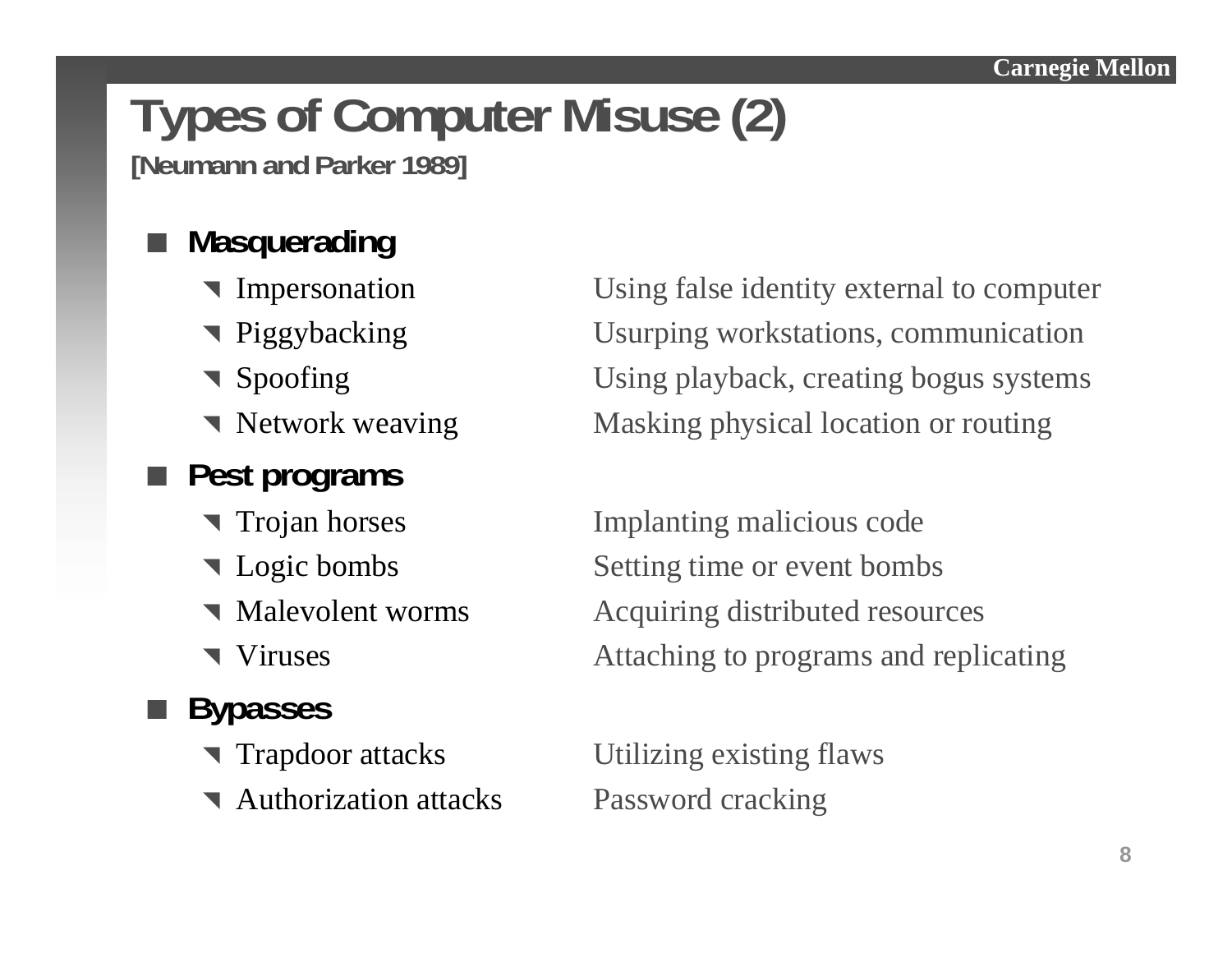# **Types of Computer Misuse (3)**

**[Neumann and Parker 1989]**

#### **Active misuse**

- Basic
- **T** Denials of service Saturation attacks
- **Passive misuse**
	- Browsing
	-
	- Covert channels
- $\blacksquare$  Inactive misuse
- **Indirect misuse**

Creating false data, modifying data

Making random or selective searches **Therence, aggregation** Exploiting traffic analysis Covert data leakage Failing to perform expected duties **Breaking crypto keys**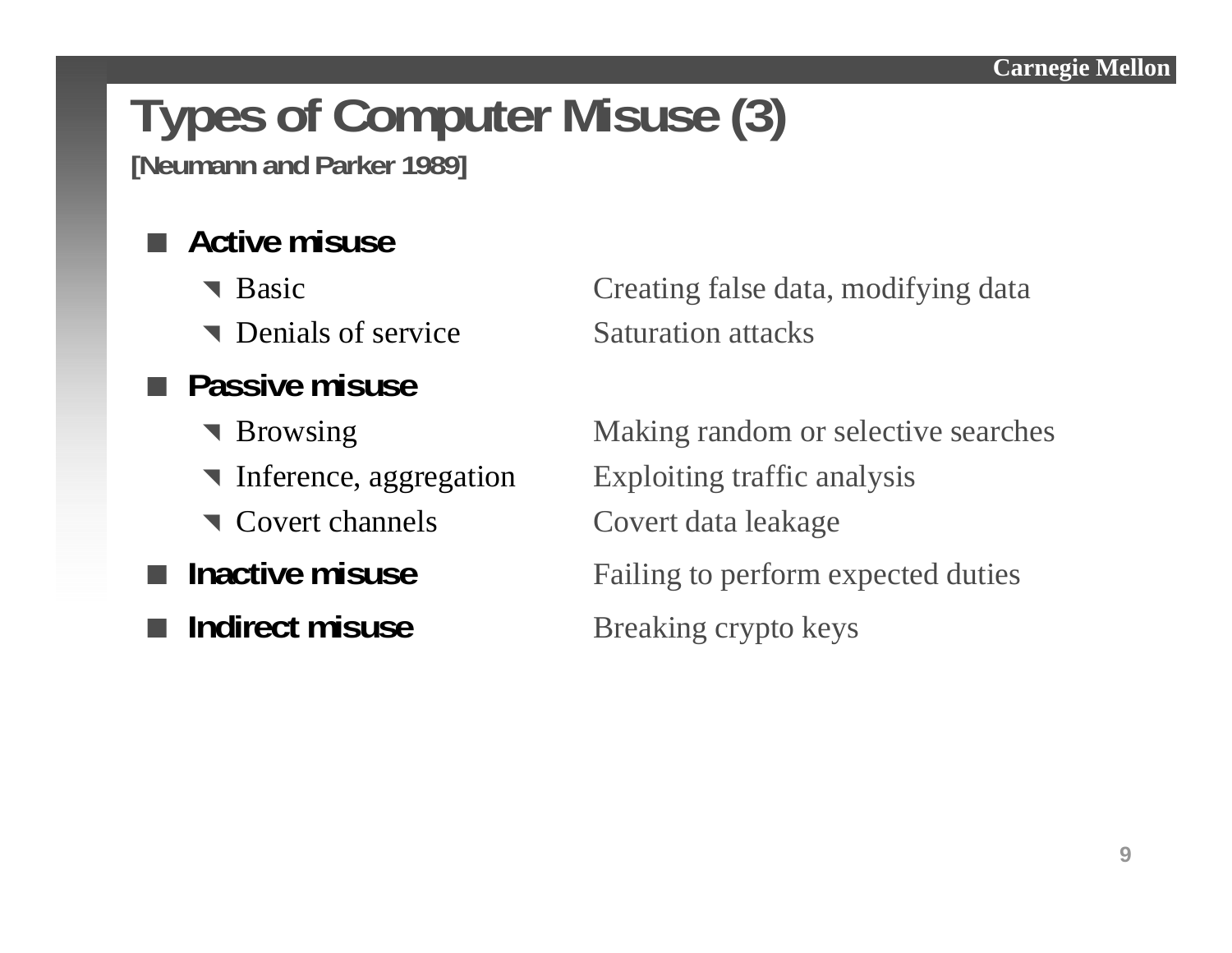### **Threat Models**

#### **Can't protect against everything**

- $\blacksquare$  Too expensive
- Too inconvenient
- Not worth the effort

### ■ Identify the most likely ways your system will be attacked

- ^ Identify likely attackers and their resources
	- **T** Dumpster diving or rogue nation?
- $\blacksquare$  Identify consequences of possible attacks
	- ^ Mild embarrassment or bankrupcy?
- **Design security measures accordingly** 
	- ^ Accept that they will not defend against all attacks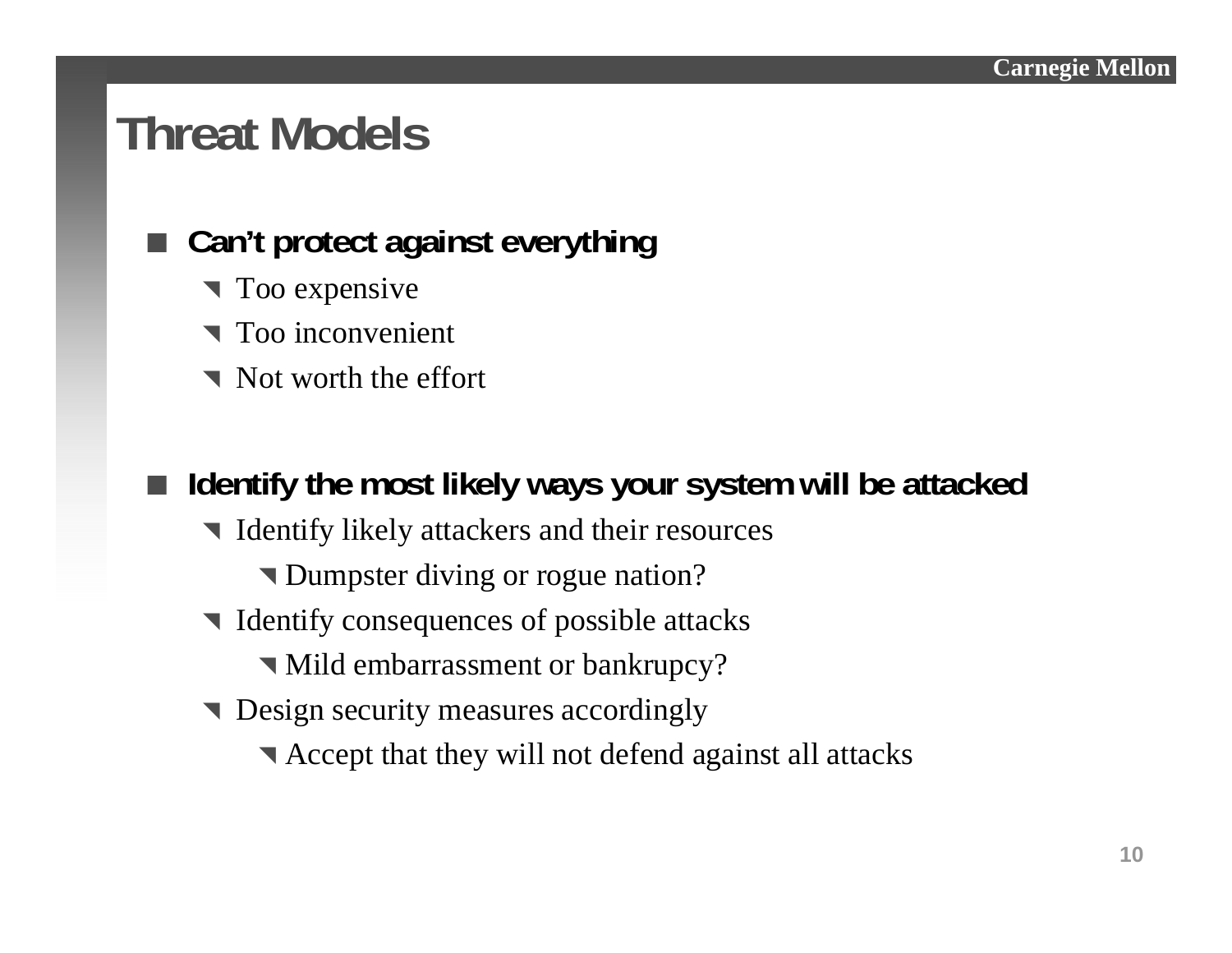## **Cryptography**

- F. **Study of techniques to communicate securely in the presence of an** *adversary*
- **Traditional scenario**

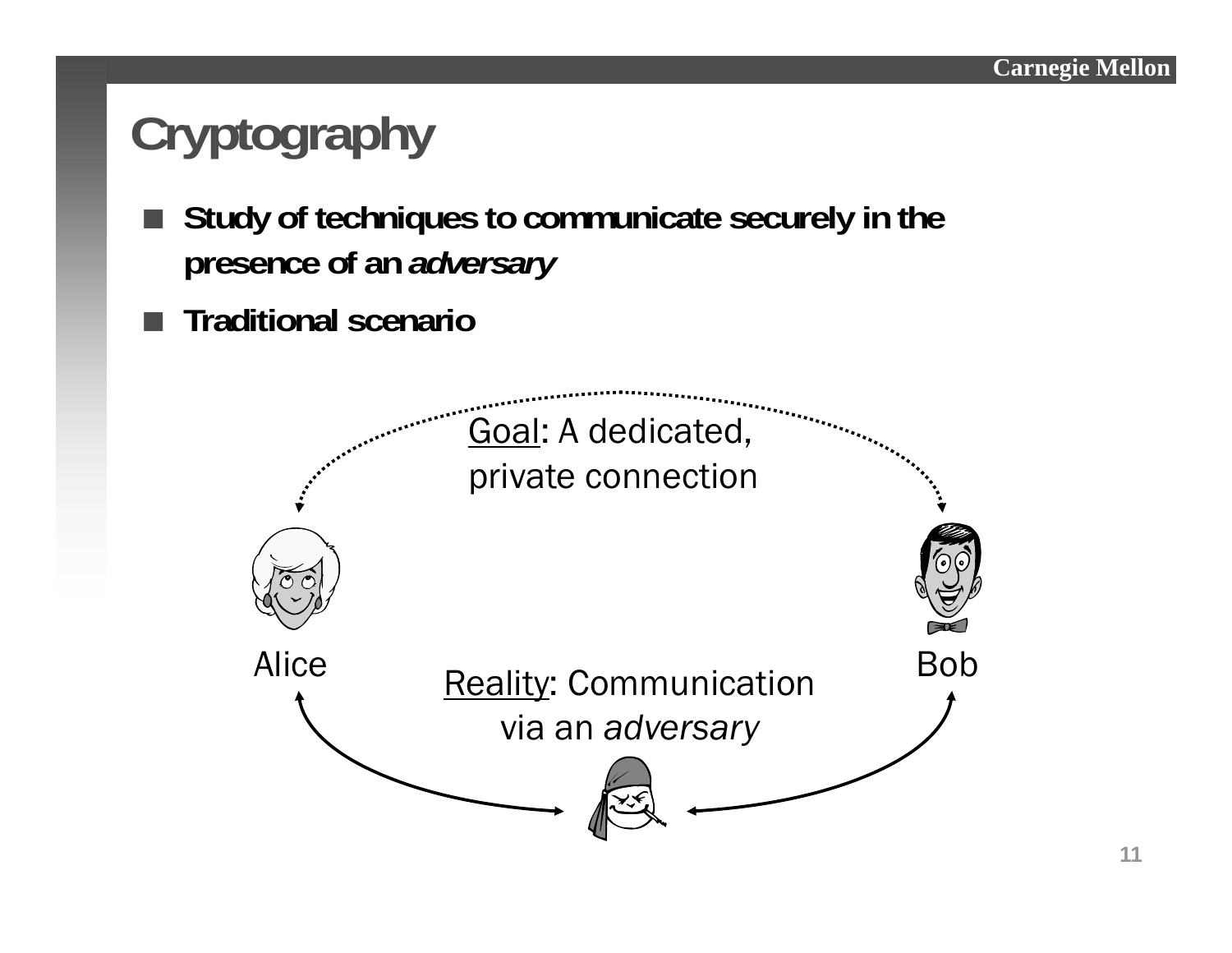### **Adversary's Goals**

- **1. Observe what Alice and Bob are communicating**
	- **1** Attacks on "confidentiality" or "secrecy"
- **2. Observe that Alice and Bob are communicating, or how much they are communicating**
	- **T** Called "traffic analysis"
- **3. Modify communication between Alice and Bob**
	- **\** Attacks on "integrity"
- **4.Impersonate Alice to Bob, or vice versa**
- **5. Deny Alice and Bob from communicating**
	- **1** Called "denial of service"
- **STEP Cryptography traditionally focuses on preventing (1) and detecting (3) and (4)**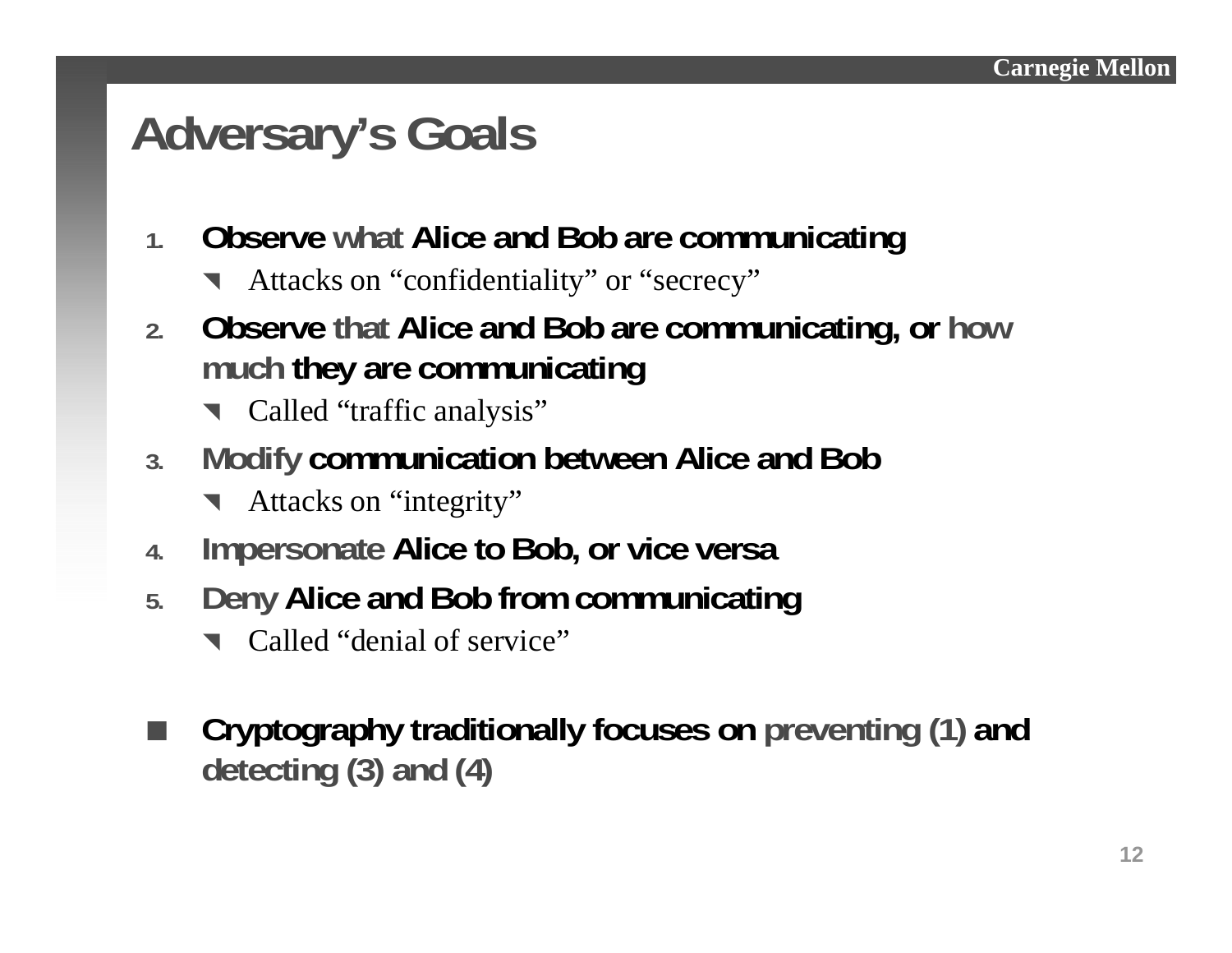## **Symmetric Encryption**

- × ■ A symmetric encryption scheme is a triple  $\langle G, E, D \rangle$  of **efficiently computable functions**
	- ^ *G* outputs a "secret key" *K*

$$
K \leftarrow G(\cdot)
$$

- **▼** *E* takes a key *K* and "plaintext" *m* as input, and outputs a "ciphertext"  $c \leftarrow E_K(m)$
- *D* takes a ciphertext *c* and key *K* as input, and outputs  $\perp$  or a plaintext  $m \leftarrow D_K(c)$
- $\blacksquare$  If  $c \leftarrow E_K(m)$  then  $m \leftarrow D_K(c)$
- **T** If  $c \leftarrow E_K(m)$ , then c should reveal "no information" about m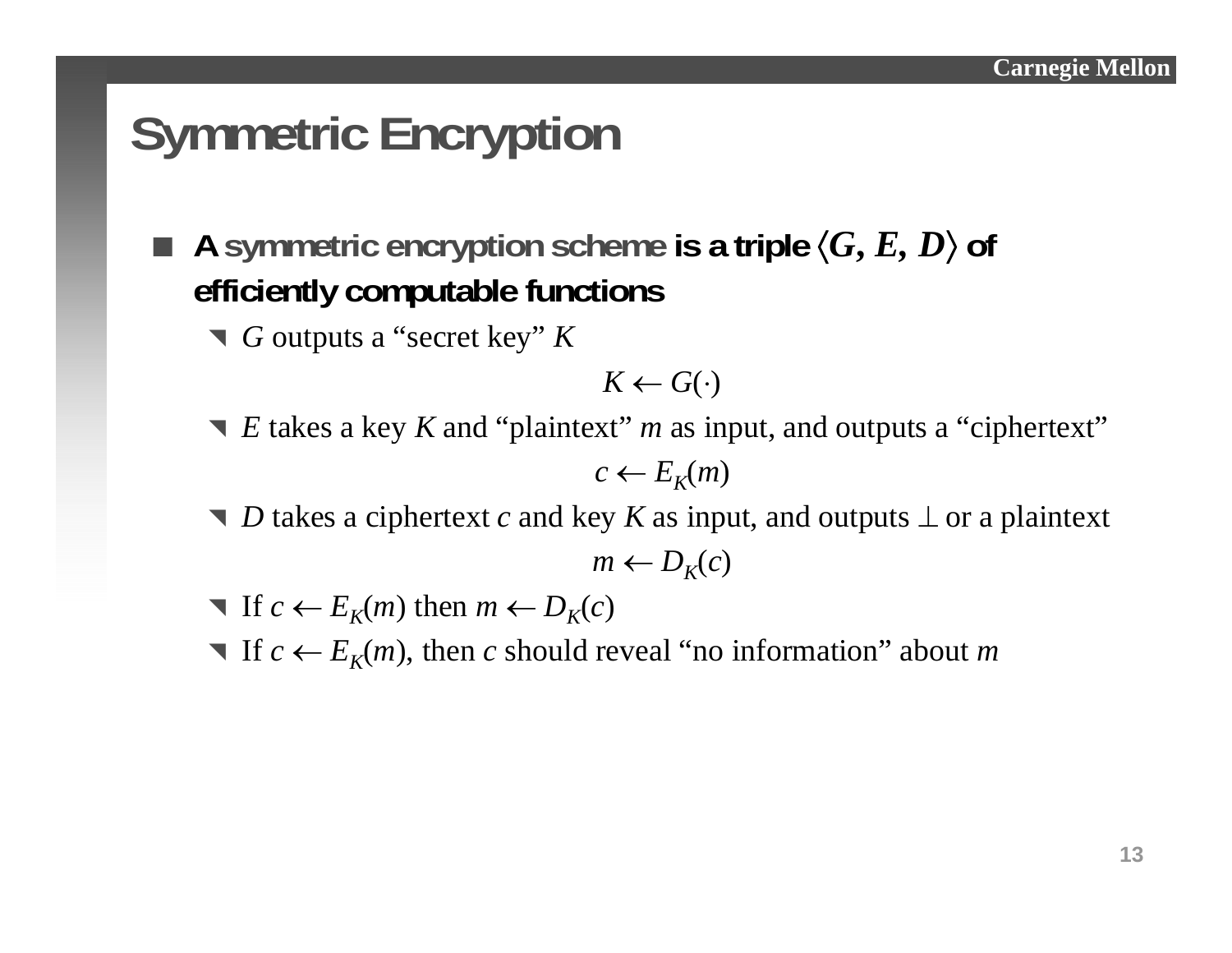## **Public Key Encryption**

×  $\blacksquare$  A public key encryption scheme is a triple  $\langle G, E, D \rangle$  of **efficiently computable functions**

^ *G* outputs a "public key" *K* and a "private key" *K*-1

 $\langle K,\,K^{\text{-}1}\rangle \leftarrow G(\cdot)$ 

■ *E* takes public key *K* and plaintext *m* as input, and outputs a ciphertext

 $c \leftarrow E_K(m)$ 

■ *D* takes a ciphertext *c* and private key  $K^{-1}$  as input, and outputs  $\perp$  or a plaintext

*m* ←  $D_{K^{-1}}(c)$ 

- $\blacksquare$  If  $c \leftarrow E_K(m)$  then  $m \leftarrow D_{K^{-1}}(c)$
- **T** If  $c \leftarrow E_K(m)$ , then c and K should reveal "no information" about m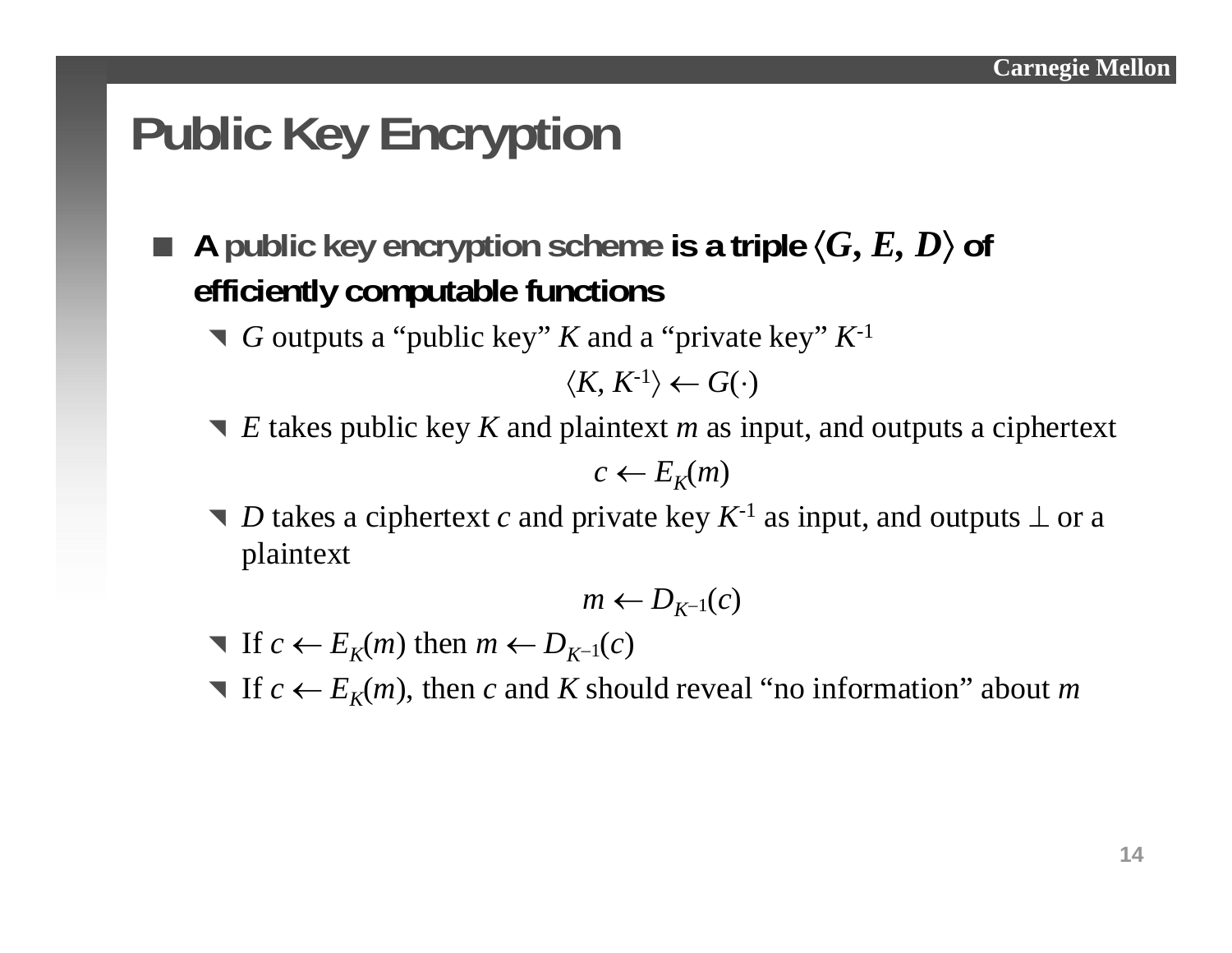### **Message Authentication Codes**

- F. **A message authentication code (MAC) scheme is a triple** 〈 *G***,** *T, V*〉 **of efficiently computable functions**
	- ^ *G* outputs a "secret key" *K*

$$
K \leftarrow G(\cdot)
$$

^ *T* takes a key *K* and "message" *m* as input, and outputs a "tag" *t*

 $t \leftarrow T_K(m)$ 

^ *V* takes a message *<sup>m</sup>*, tag *<sup>t</sup>*and key *K* as input, and outputs a bit *b*

$$
b \leftarrow V_K(m, t)
$$

- **T** If  $t \leftarrow T_K(m)$  then  $V_K(m, t)$  outputs 1 ("valid")
- **T** Given only message/tag pairs  $\{\langle m_i, T_K(m_i) \rangle\}_i$ , it is computationally infeasible to compute  $\langle m, \, t \rangle$  such that

$$
V_K(m, t) = 1
$$

for any new  $m \neq m_i$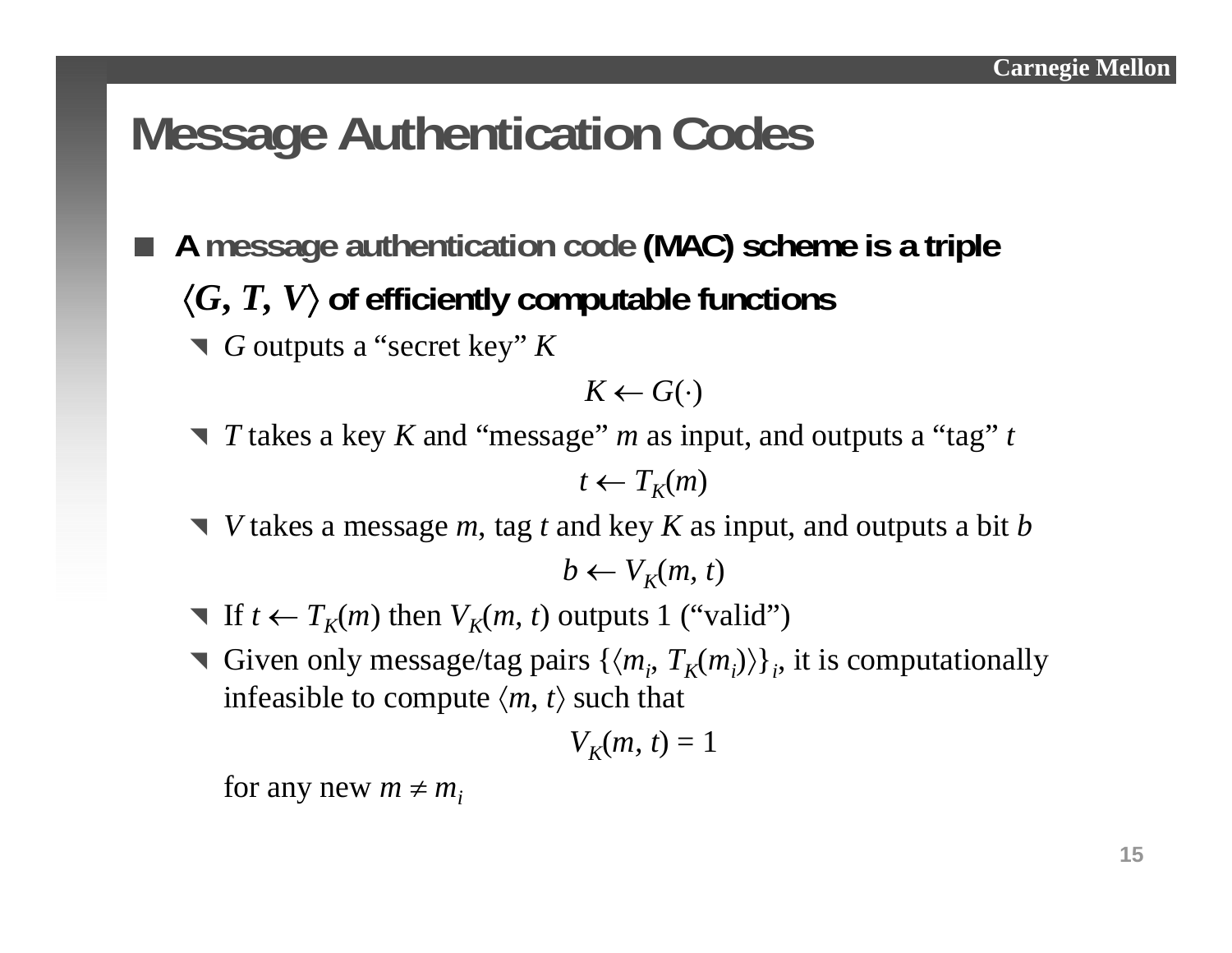## **Digital Signatures**

- ×  $\blacksquare$  A digital signature scheme is a triple  $\langle G, S, V \rangle$  of efficiently **computable algorithms**
	- ^ *G* outputs a "public key" *K* and a "private key" *K*-1

$$
\langle K, K^{-1} \rangle \leftarrow G(\cdot)
$$

**S** takes a "message" *m* and  $K^{-1}$  as input and outputs a "signature"  $\sigma$ 

$$
\sigma \leftarrow S_{K^{-1}}(m)
$$

 $\blacktriangledown$  *V* takes a message *m*, signature  $\sigma$  and public key *K* as input, and outputs a bit*b*

$$
b \leftarrow V_K(m, \sigma)
$$

- **T** If  $\sigma \leftarrow S_{K^{-1}}(m)$  then  $V_K(m, \sigma)$  outputs 1 ("valid")
- Given only *K* and message/signature pairs  $\{\langle m_i, S_{K-1}(m_i) \rangle\}_i$ , it is computationally infeasible to compute  $\langle m, \sigma \rangle$  such that

$$
V_K(m,\,\sigma)=1
$$

any new  $m \neq m_i$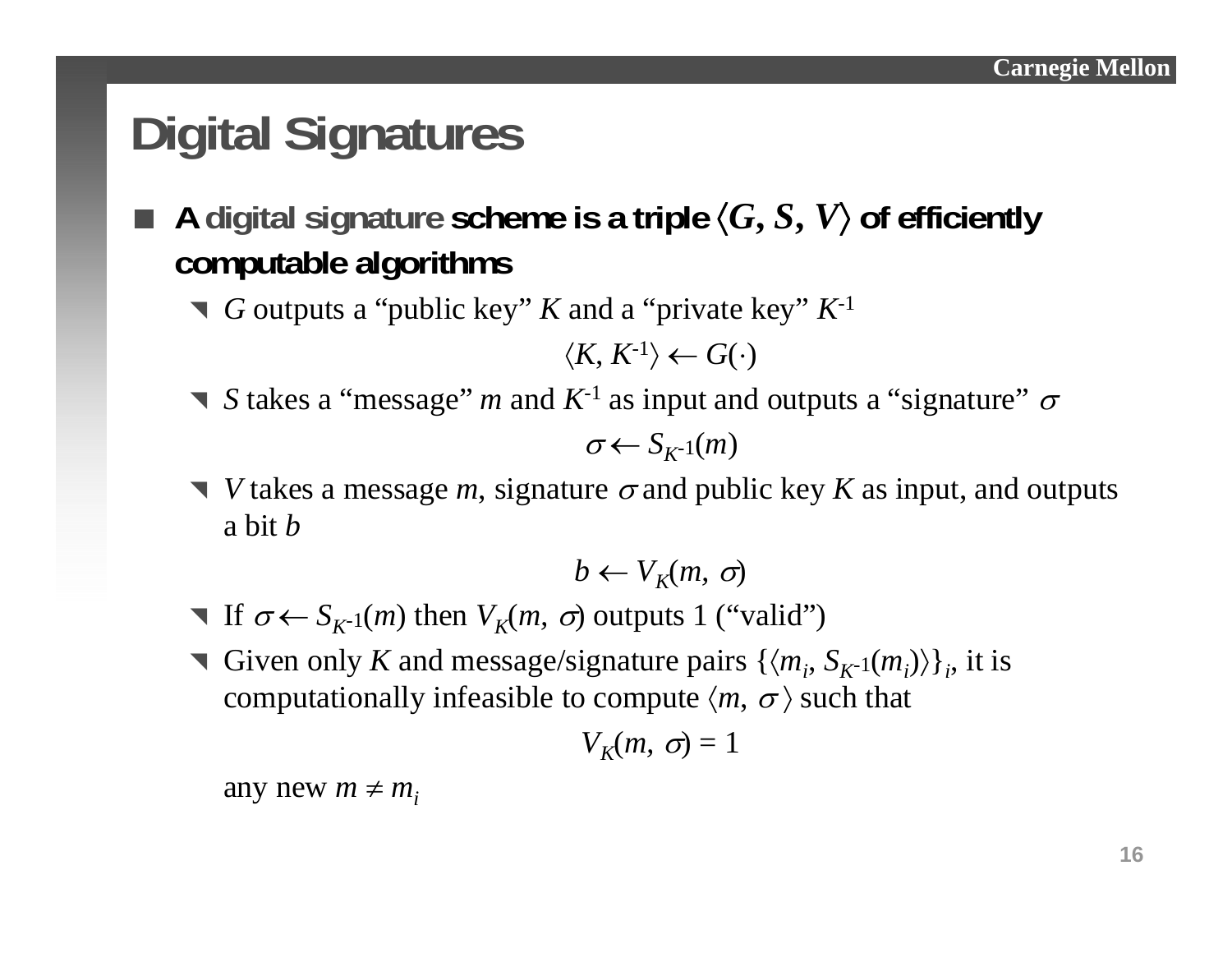### **Hash Functions**

 **A hash function is an efficiently computable function** *h* **that maps an input** *<sup>x</sup>***of arbitrary bit length to an output**

$$
y \leftarrow h(x)
$$

### **of fixed bit length**

- ^ Preimage resistance: Given only *y*, it is computationally infeasible to find any *x'* such that  $h(x') = y$ .
- $\sum_{n=1}^{\infty}$  2<sup>nd</sup> preimage resistance: Given *x*, it is computationally infeasible to find any  $x' \neq x$  such that  $h(x') = h(x)$ .
- $\blacksquare$  Collision resistance: It is computationally infeasible to find any two distinct inputs *x*, *x'* such that  $h(x) = h(x')$ .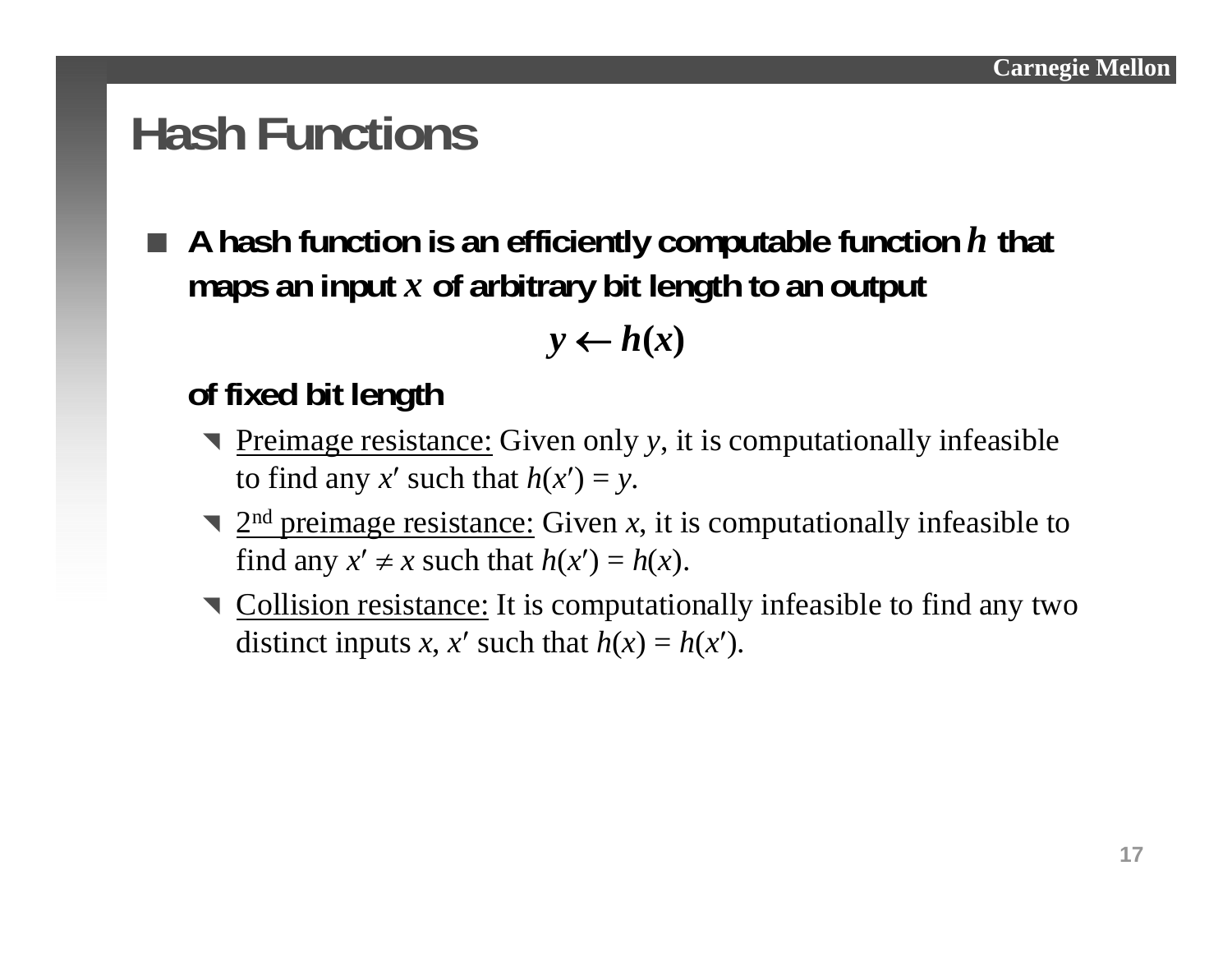## **Pick the Right Tool for the Job**

#### **The Co Know what each tool does**

- ^ E.g., encryption *does not* tell you who sent a message
- ^ E.g., digital signatures *do not* prevent a message from being tampered with

■ Seems obvious, but often not true in practice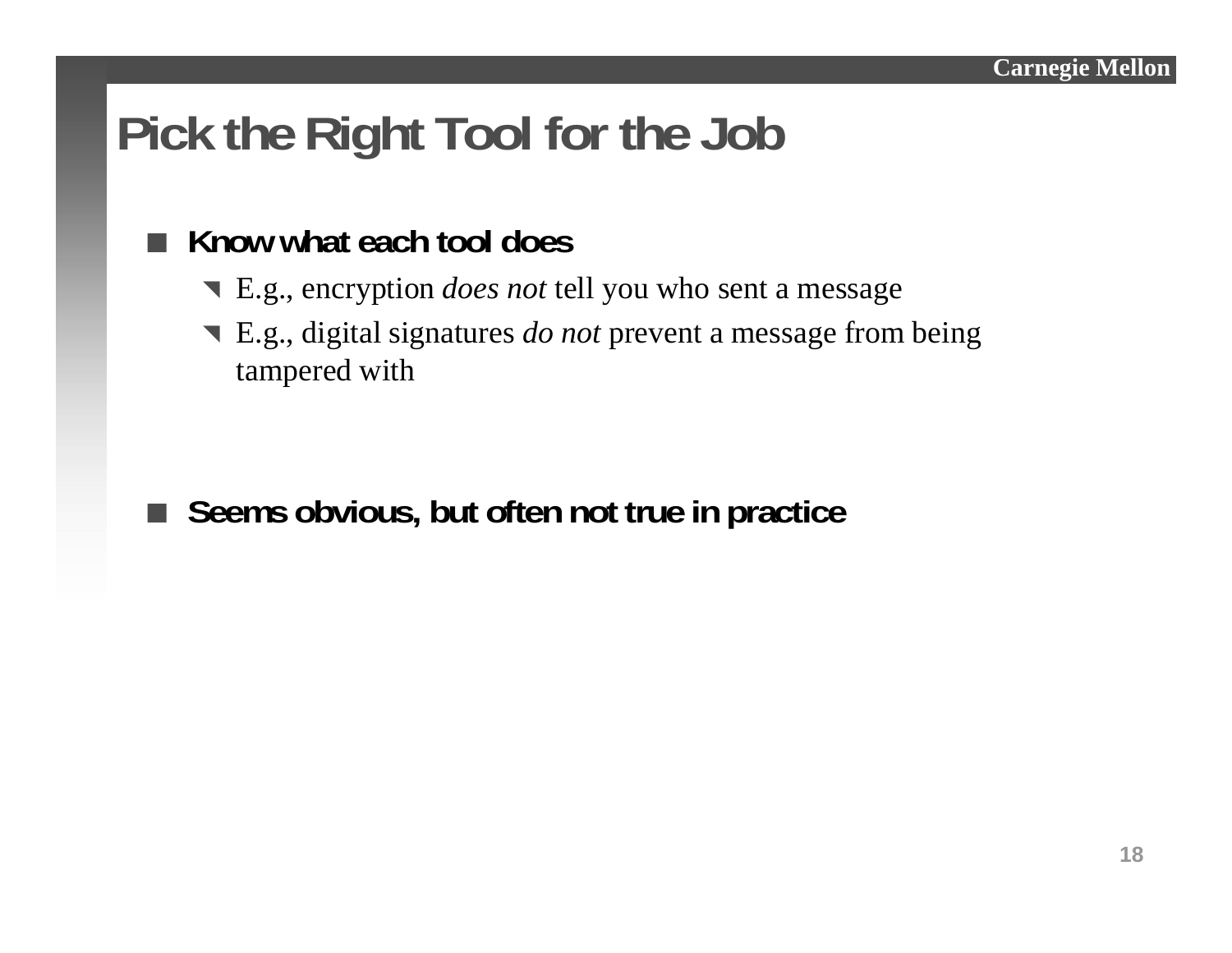### **Example of Challenge-Response**

- $\blacksquare$  Alice and Bob share a key  $K_{ab}$
- Г **Alice wishes to authenticate Bob**



Alice

e Bob

■ Alice is now convinced she's talking to Bob ^ **Should she be?**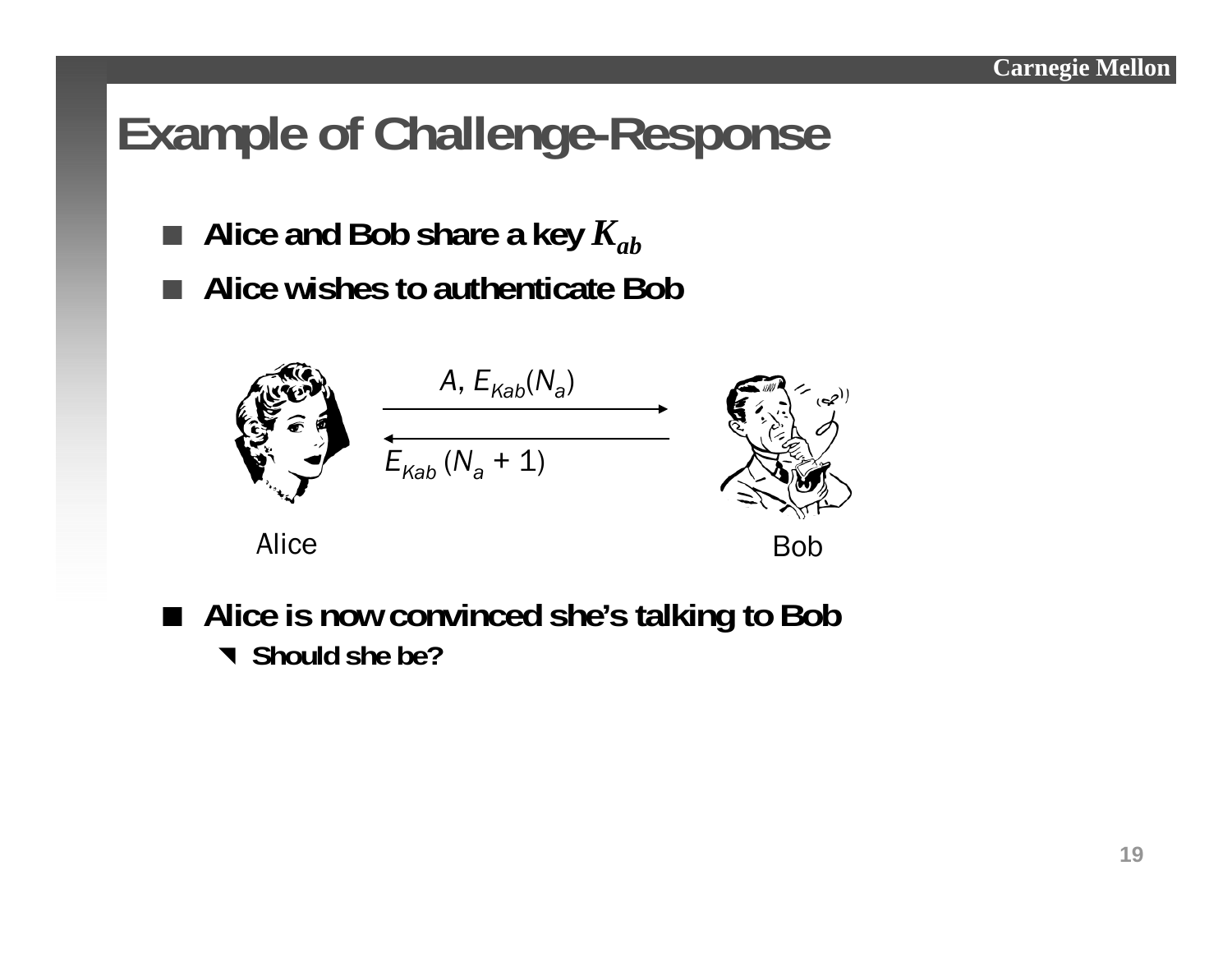### **An "Attack"**

- Alice and Bob share a key  $K_{ab}$
- **Alice wishes to authenticate Bob**



- **Alice thinks she is talking to Bob**
- $\blacksquare$ **In fact, she is talking to Mike (man-in-the-middle)**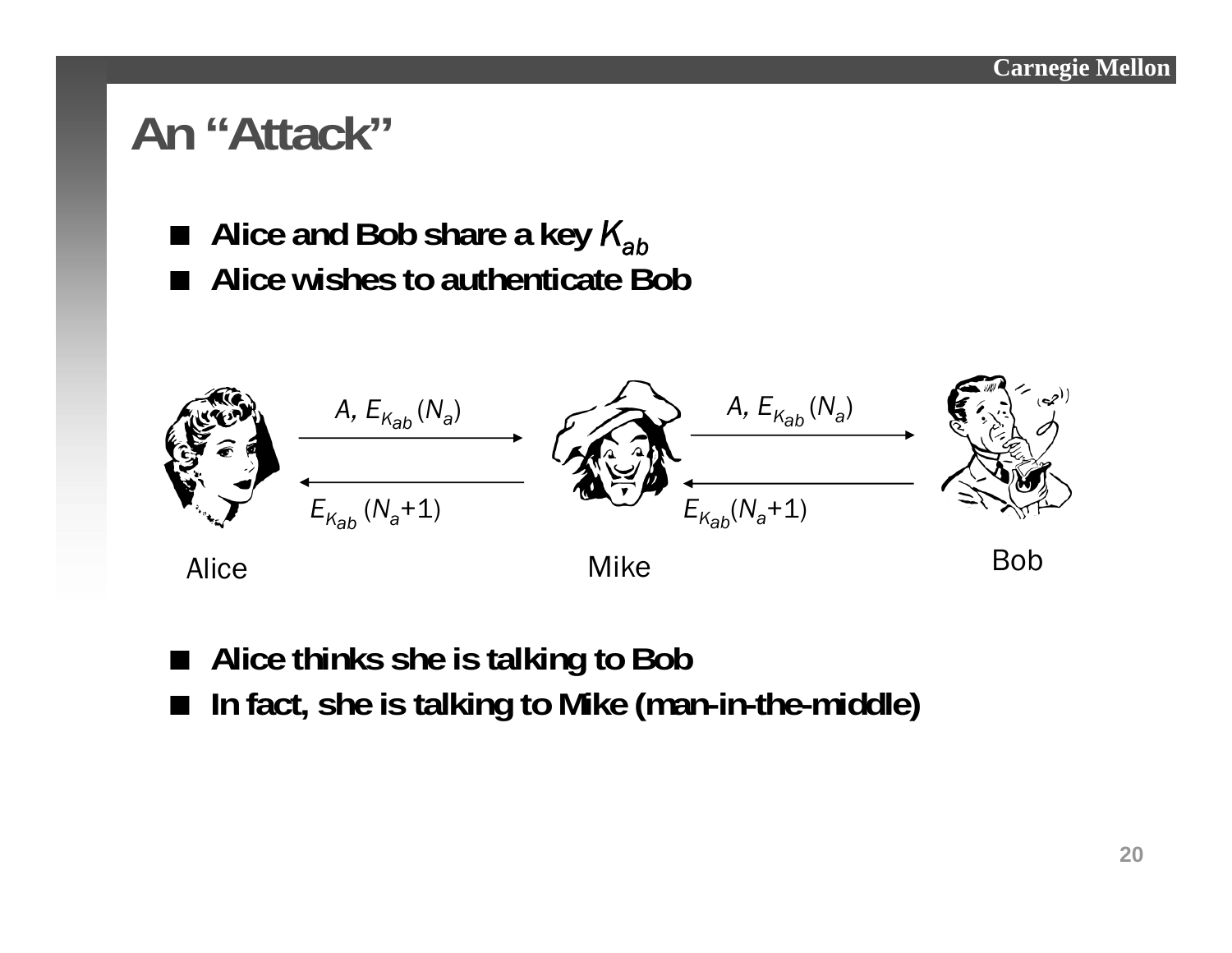### **Why Is Security Hard?**

**We have all these tools…**

- Problems can't be solved by direct application of building **blocks**
	- ^ E.g., messages often need padding before they can be encrypted

#### **Composing building blocks yields new vulnerabilities**

E.g., adversary can interact with valid users in protocol, obtain information that can allow him to impersonate valid user

**Replay (freshness attacks)** 

- ^ Insert (e.g., type flaw attacks, man-in-the-middle attacks)
- ^ Initiate different protocol sessions (parallel session attacks)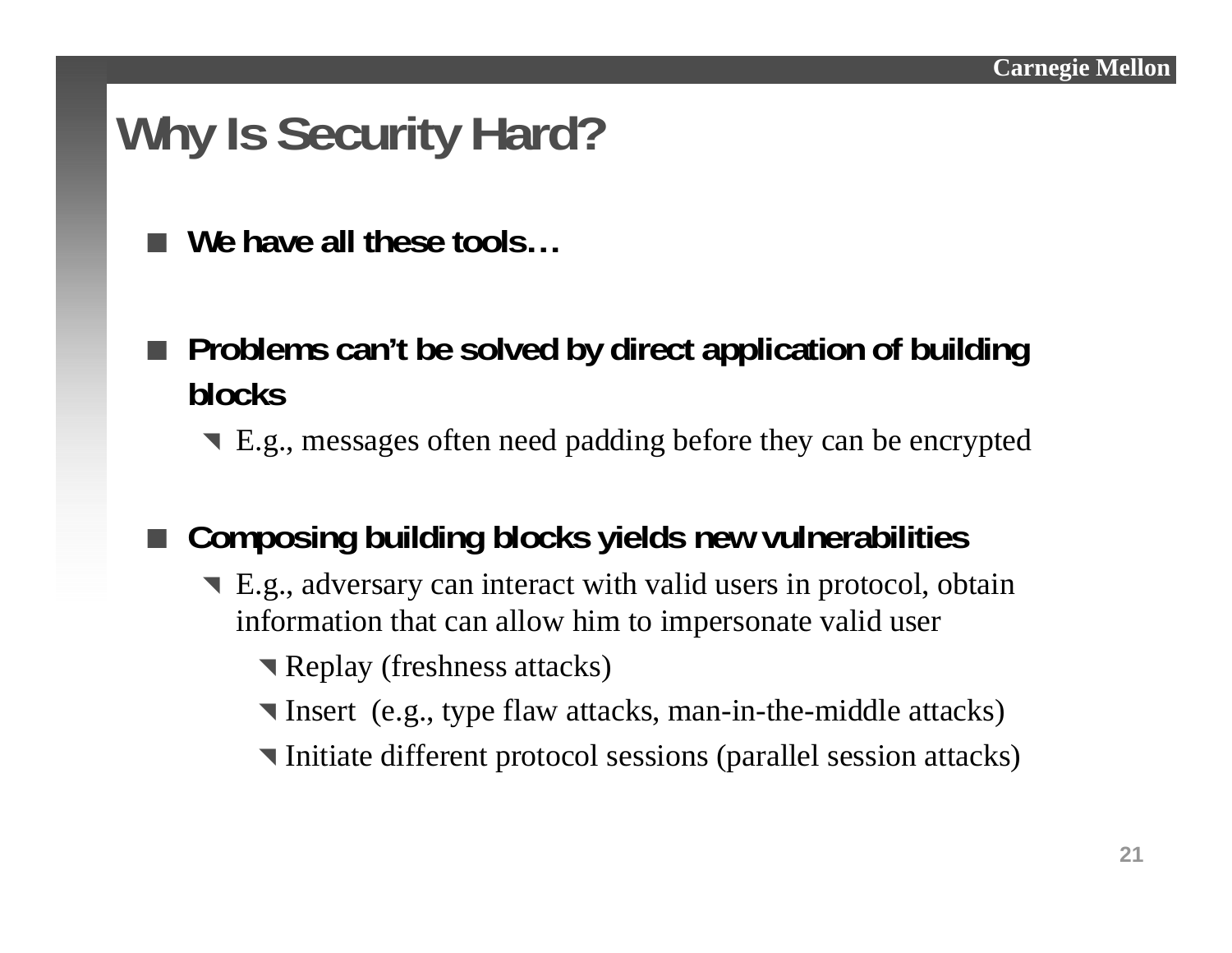### **Access Control**

- П **Principal makes a request for an object**
- Reference monitor grants or denies the request



- Authorization: Determining whether access should be allowed **The "decision" the reference monitor must make**
- Authentication: Determining who made request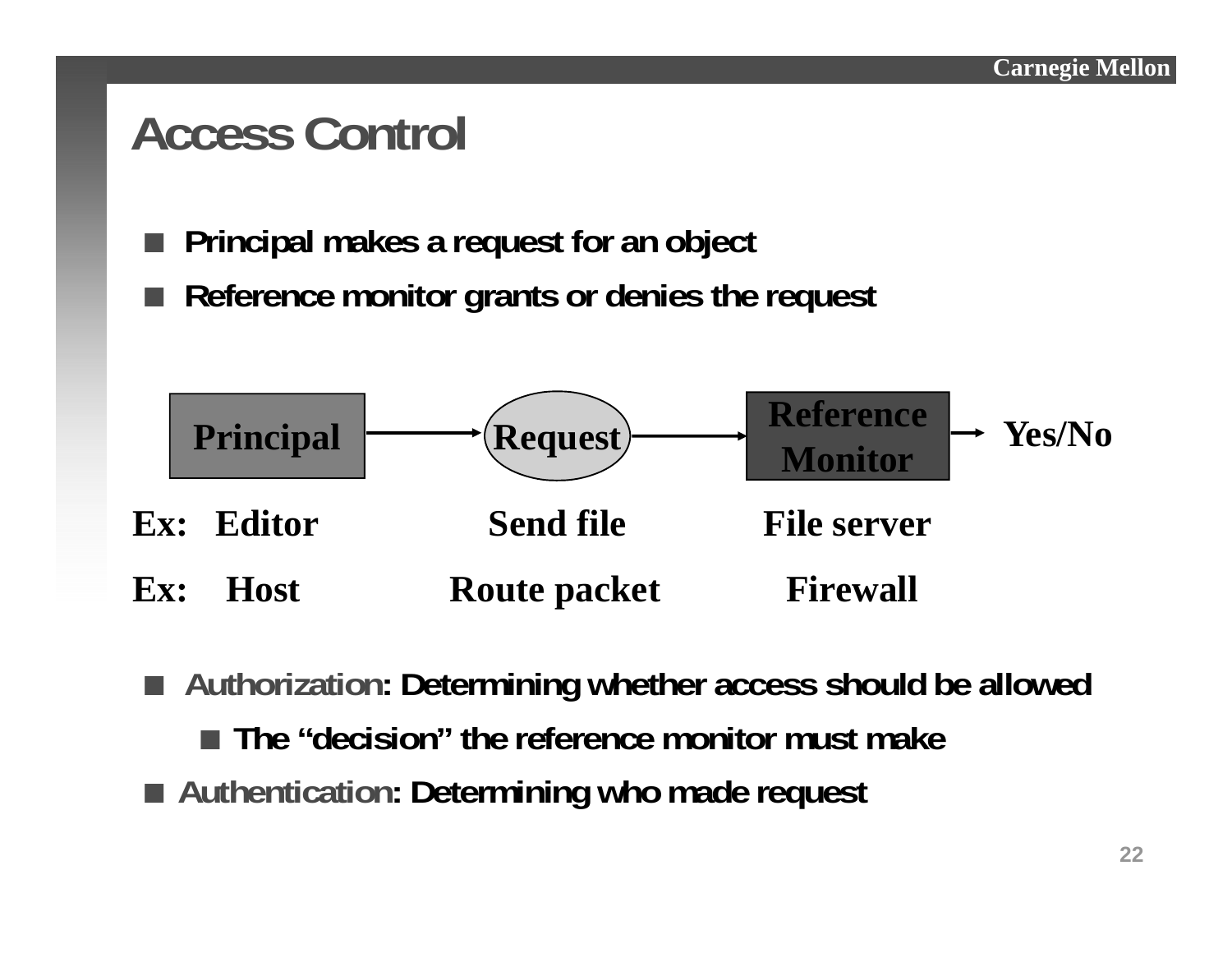

- **Who is the request "from"?**
	- **The user? The workstation? The application?**
	- **All of the above?**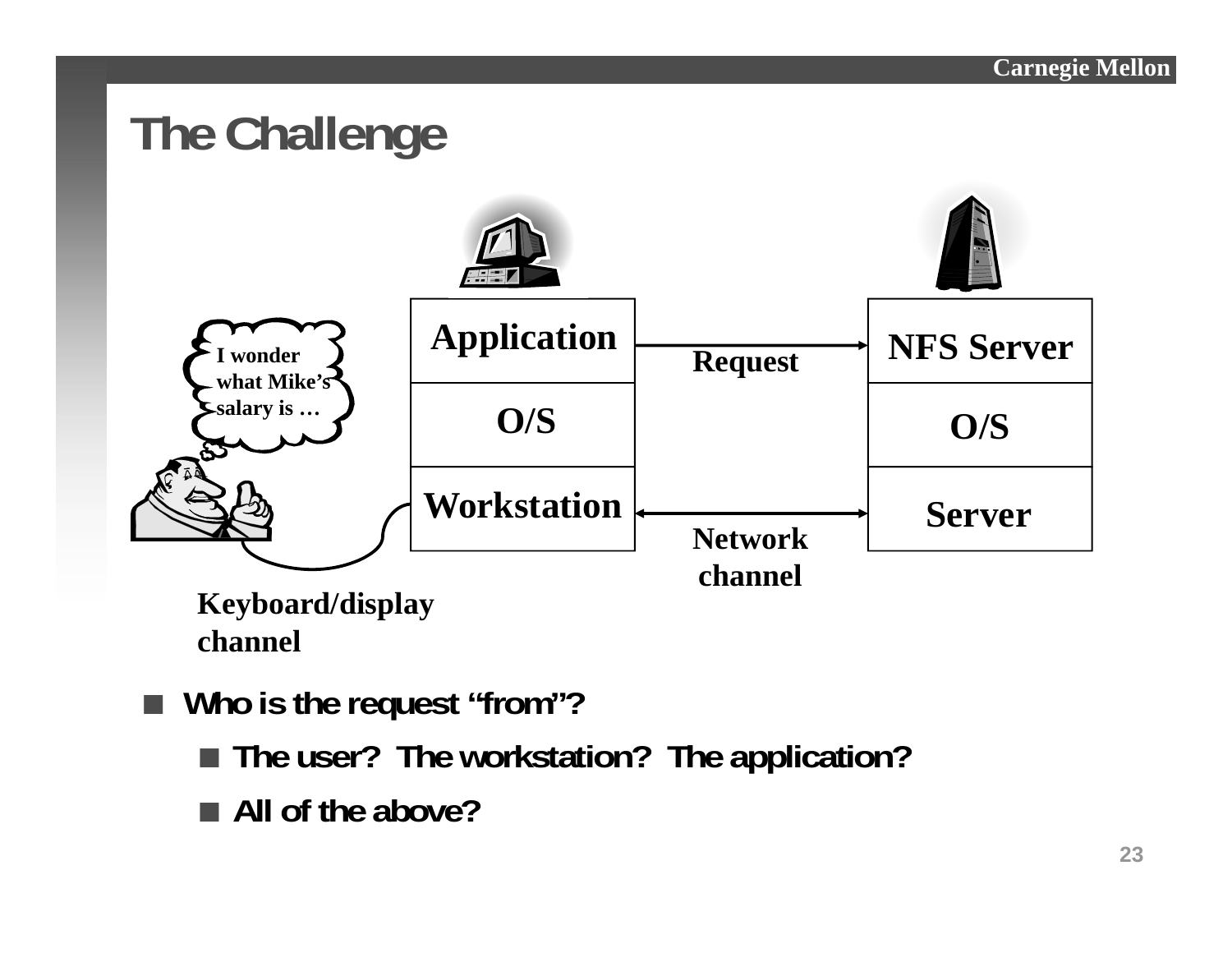### **User Authentication**

### **Typically based on one or more of**

- **Something you know**
- **Something you have**
- Something you "are"

 $\Box$  **Two-factor authentication typically refers to using two of these**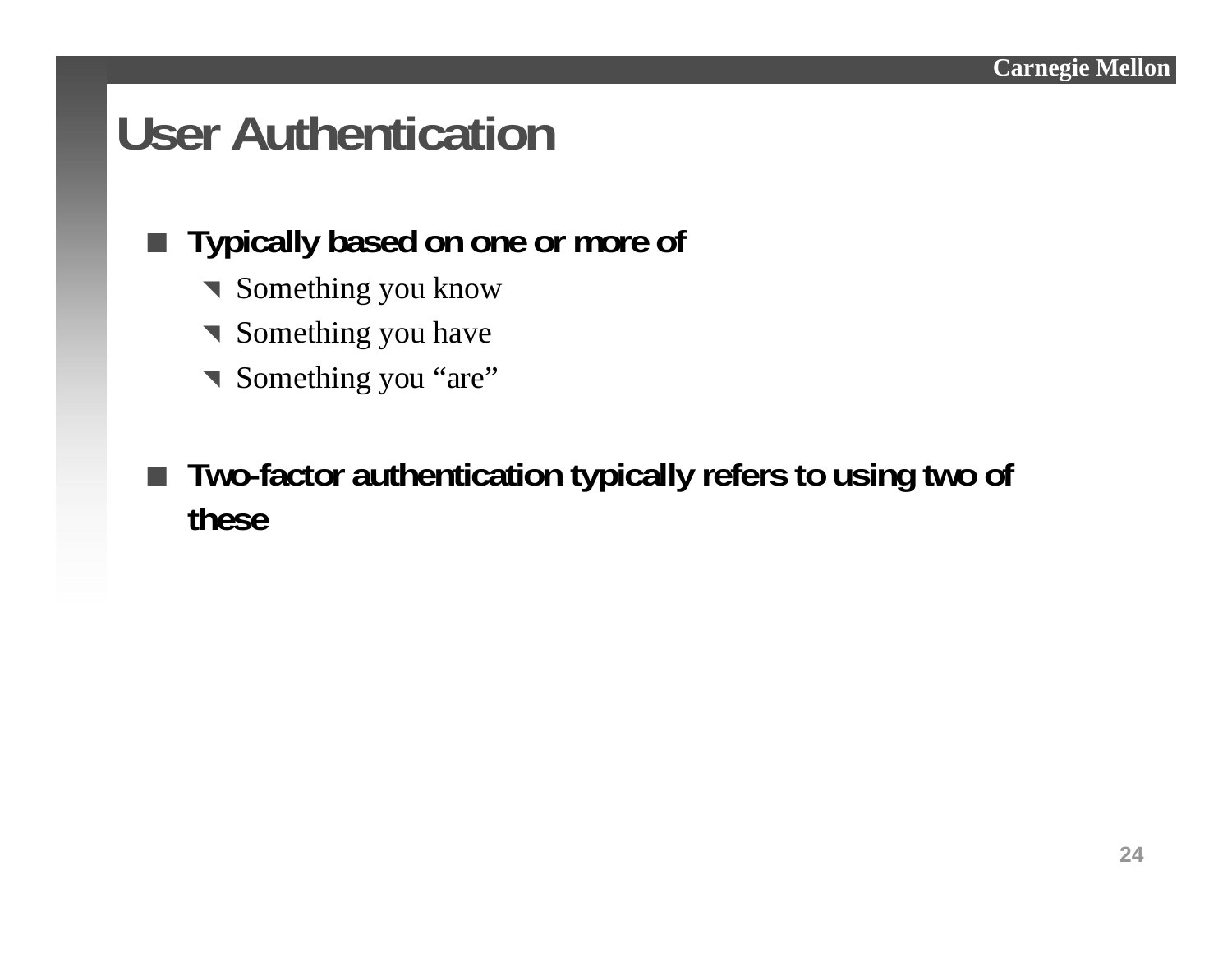## **Something You Know**

- **Password or PIN**
- Social security number
- **The Co Mother's maiden name**
- **Pet's name**
- **A picture**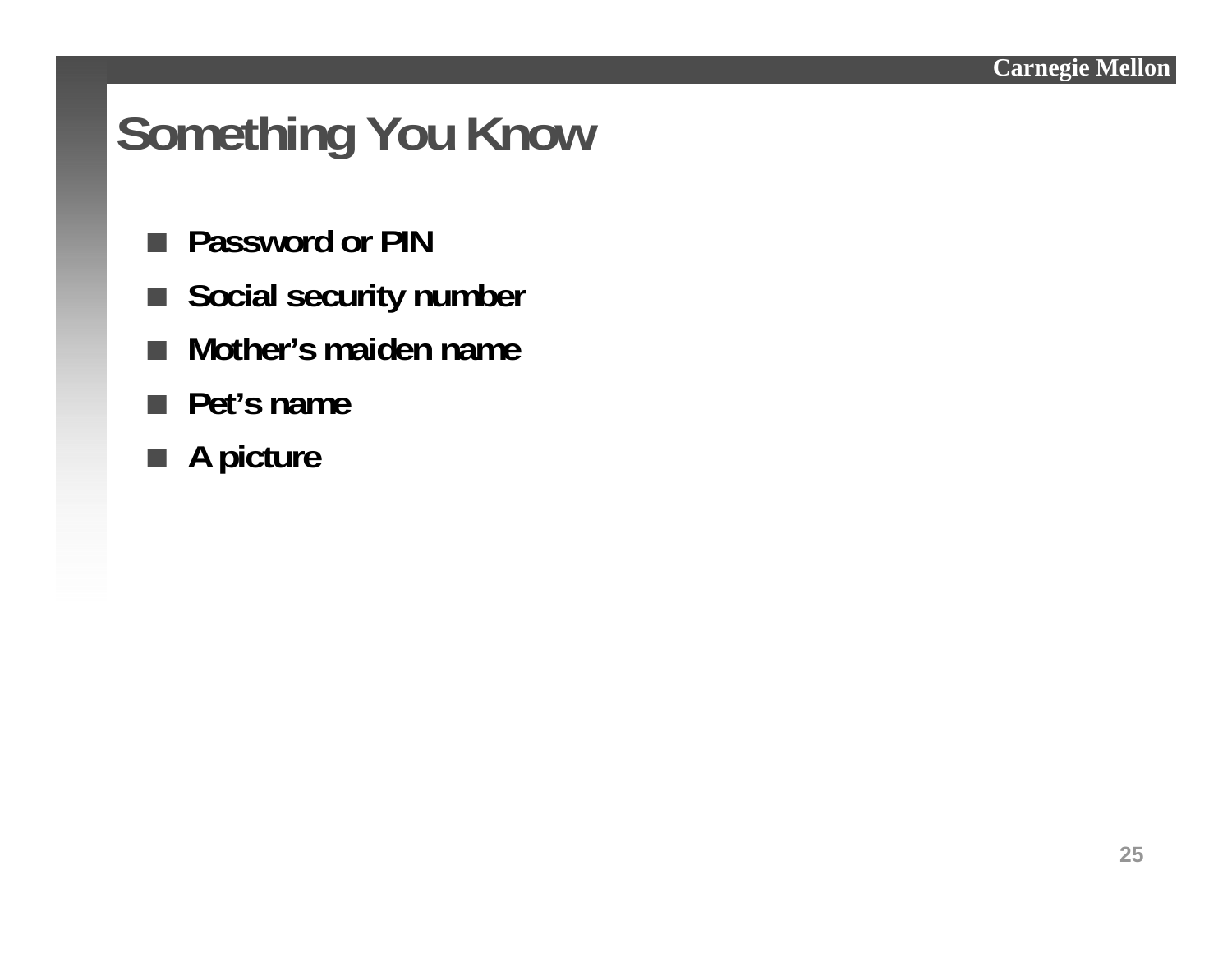**26**

## **Something You Have**

- **Physical key**
- **Proximity card**
- RSA SecureID toker
- **The Co Smartcard or credit card**
- SecureNet toker
- **STU-III key**
- Cell phone

▅

**…**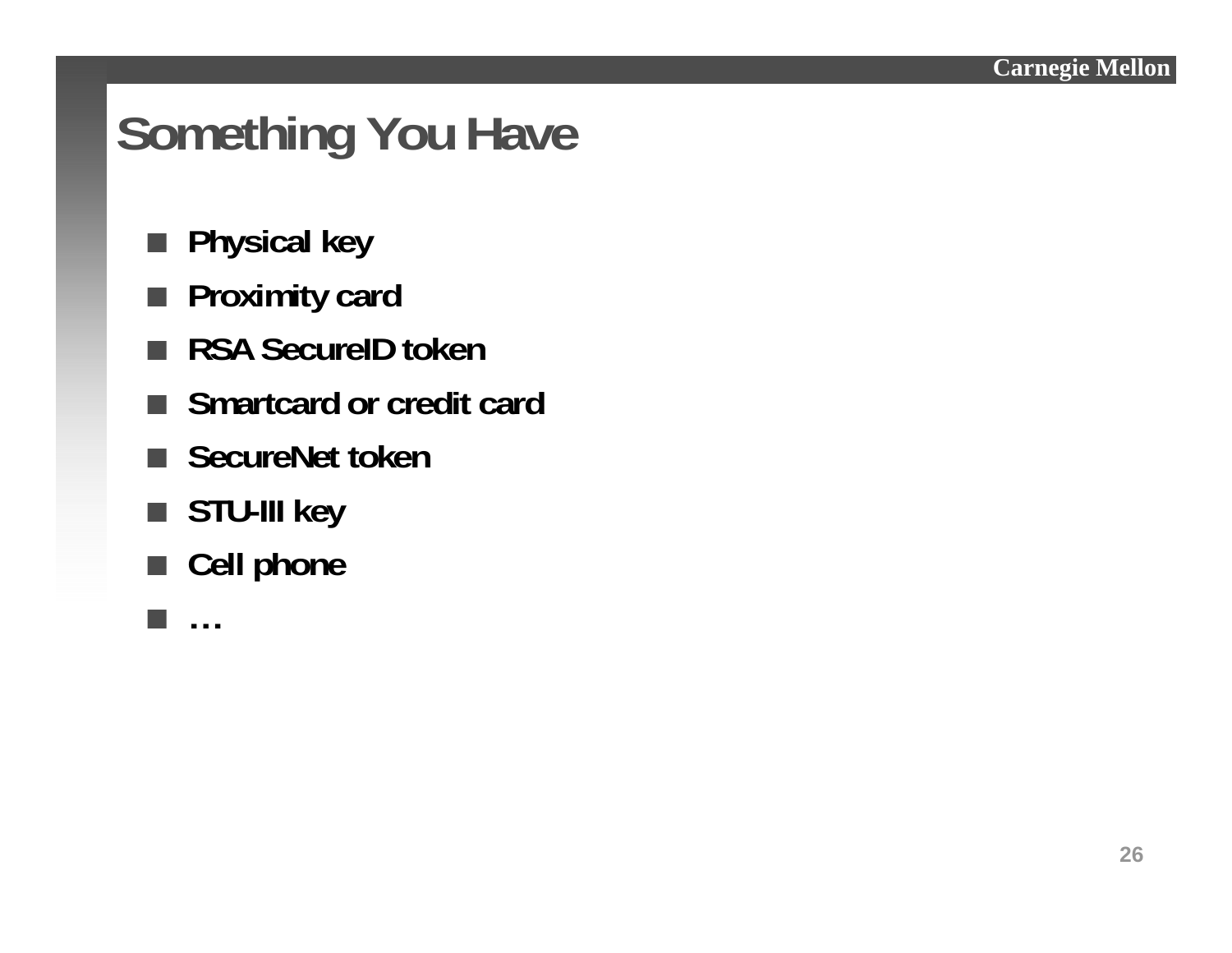## **Something You Are**

- Typically refers to biometrics
- **Many options**
	- **T** Face
	- **T** Fingerprint
	- $\blacksquare$  Voiceprint
	- ^ Iris
- Accuracy is more of an issue for biometrics than other user **authentication technologies**
	- ^ False accepts: Accepting an authentication attempt by a person who is not the claimed person
	- ^ False rejects: Rejecting an authentication attempt by the claimed person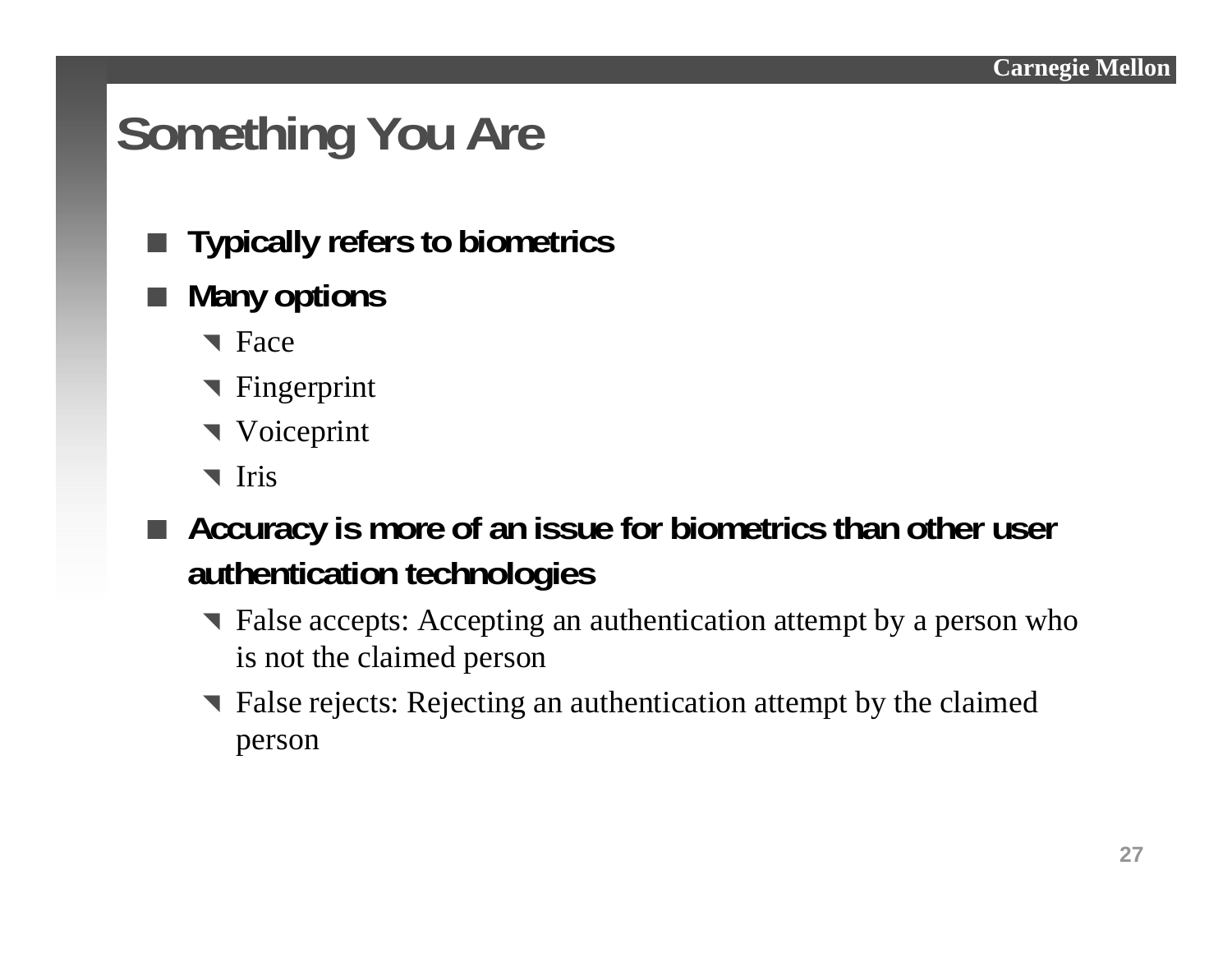### **Human-generated Cryptographic Keys**

- **An alternate use of passwords is to generate a repeatable cryptographic key**
	- $\blacksquare$  Most commonly used for file encryption
	- Particularly the encryption of other keying material
- Some research has been done to generate repeatable and **strong cryptographic keys from biometric information**
	- $\blacksquare$  Much more work left to do, though
	- **Key difference is the** *threat model*

r.

- ^ In user authentication, a trusted monitor performs the authentication and limits the number of incorrect attempts
- **1**  In key generation, typically there is no trusted monitor to limit attempts, and so it must be computationally intractable to break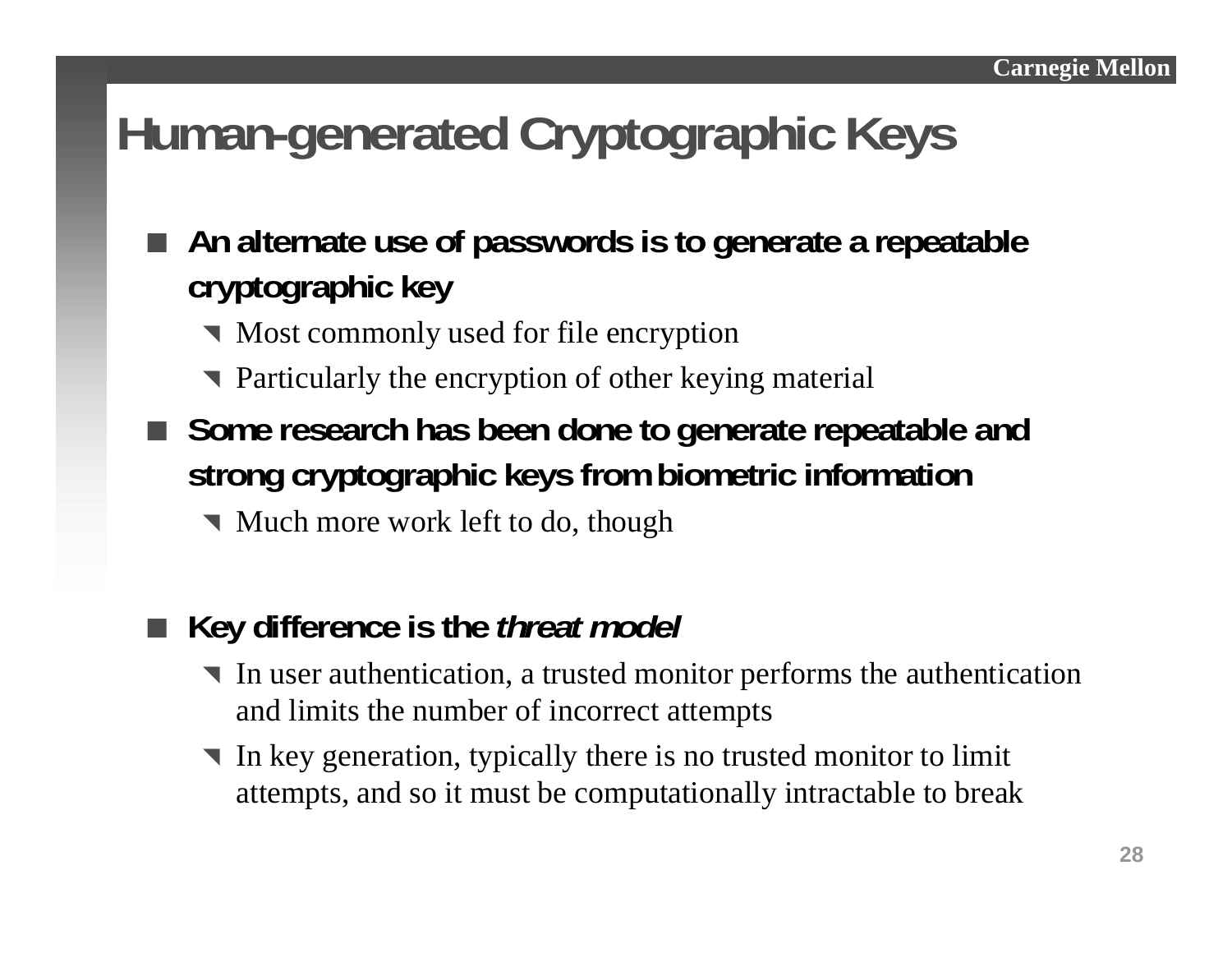### **Beyond User Authentication**

- **User authentication is an obvious usability issue for computer systems**
	- ^ It *requires* user interaction
- **But it is not the only one, or even the most difficult one**
- Currently there is significant debate in the community as to **the extent other security mechanisms should be made visible to users or be hidden**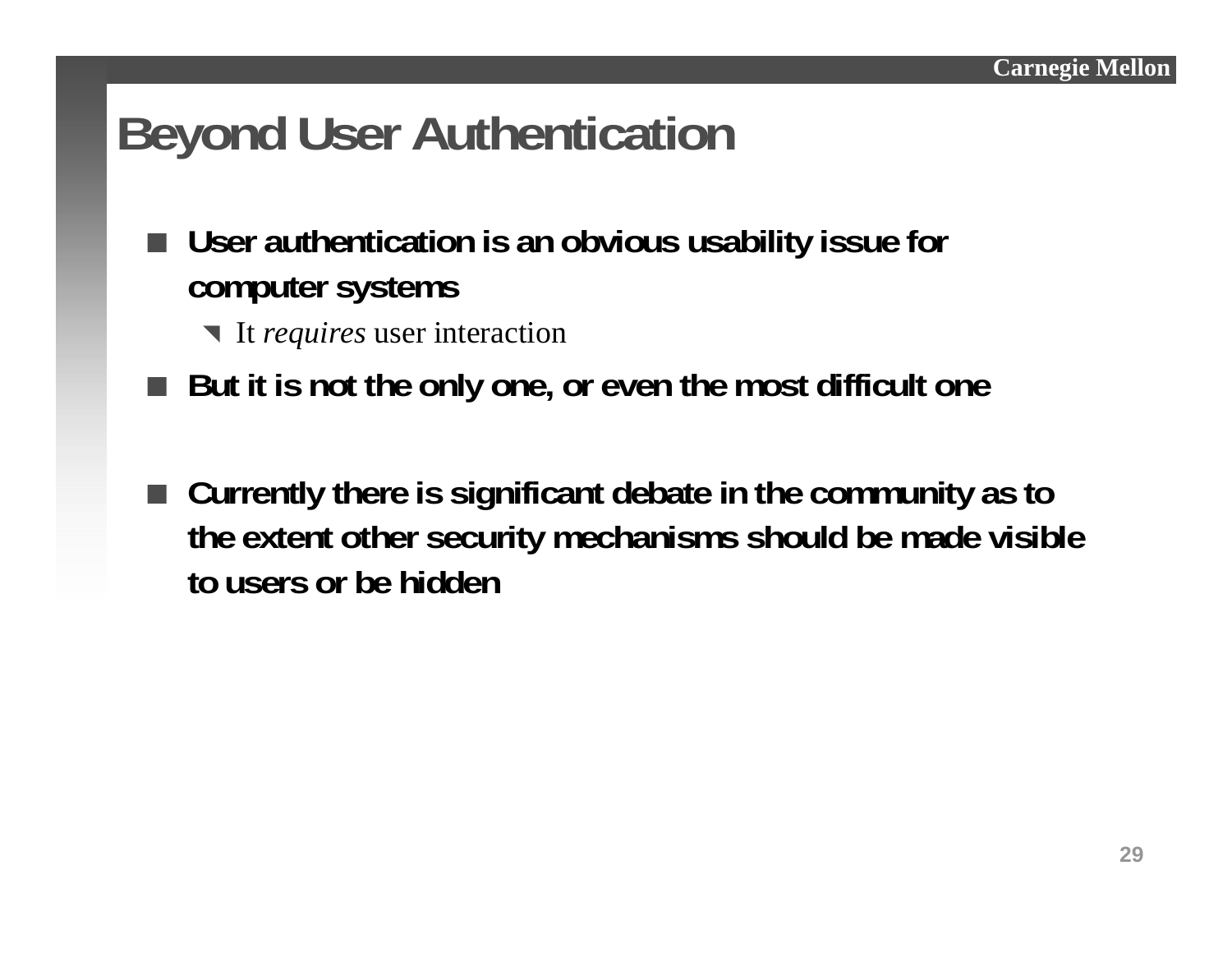## **Usability**

Usability is the extent to which users can access the functionality of a system with effectiveness, efficiency, and satisfaction to achieve specific goals. …

- • **Effectiveness**: The degree to which a system fulfills its intended purpose and supports its users by enabling accurate and complete task performance.
- $\bullet$  **Efficiency**: The resources expended by a system's users in achieving accurate and complete task performance.
- $\bullet$  **User Satisfaction**: The users' perceived acceptability of the system.

Federal Aviation Administration, www.hf.faa.gov

**Note focus on "task performance" (functional properties)**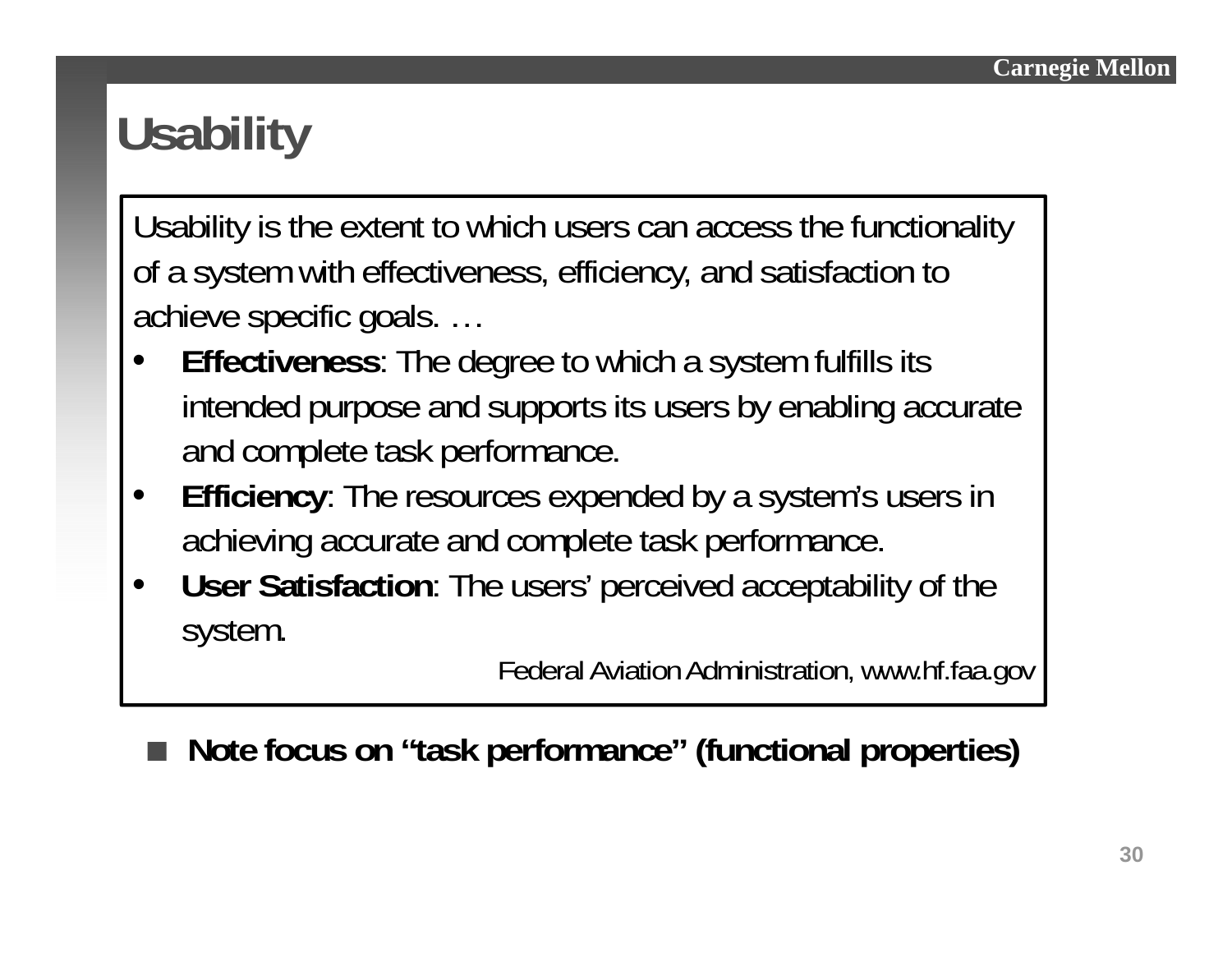### **Trust vs Trustworthiness**

**Trust** is a psychological state comprising the intention to accept vulnerability based upon positive expectations of the intentions or behavior of another.

> Rousseau et al. Not so different after all: A cross-discipline view of trust. *Academy of Management Review* 32(3):393–404, 1998.

**Trustworthiness** … asserts that the system does what is required—despite environmental disruption, human user and operator errors, and attacks by hostile parties—and that it does not do other things.

> Schneider, ed. *Trust in Cyberspace*. Committee on Information Systems Trustworthiness, National Research Council, 1999.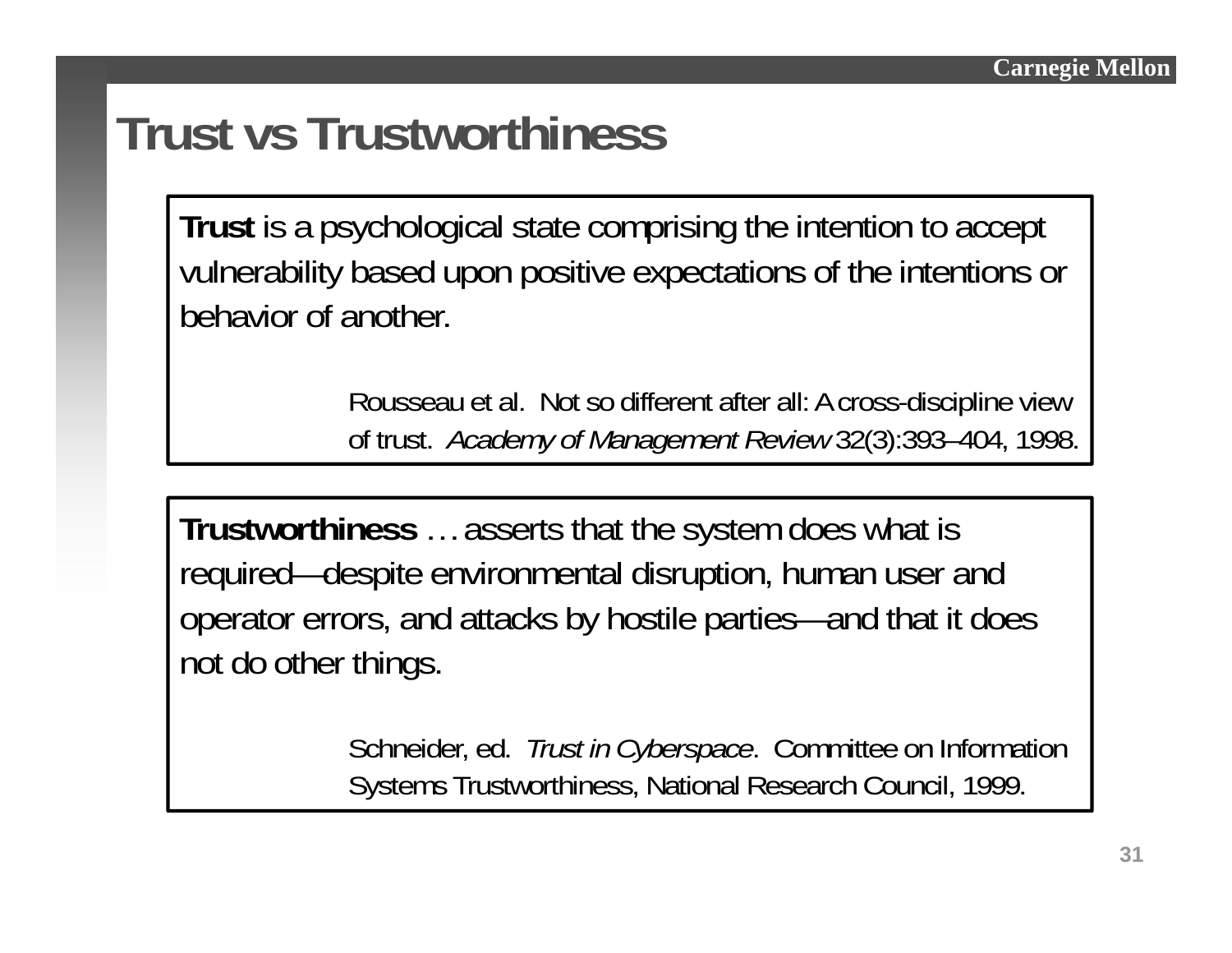### **Trust and Usability**

### **Usability promotes trust**

- **T** Fraudsters know this well
- **T** Example: phishing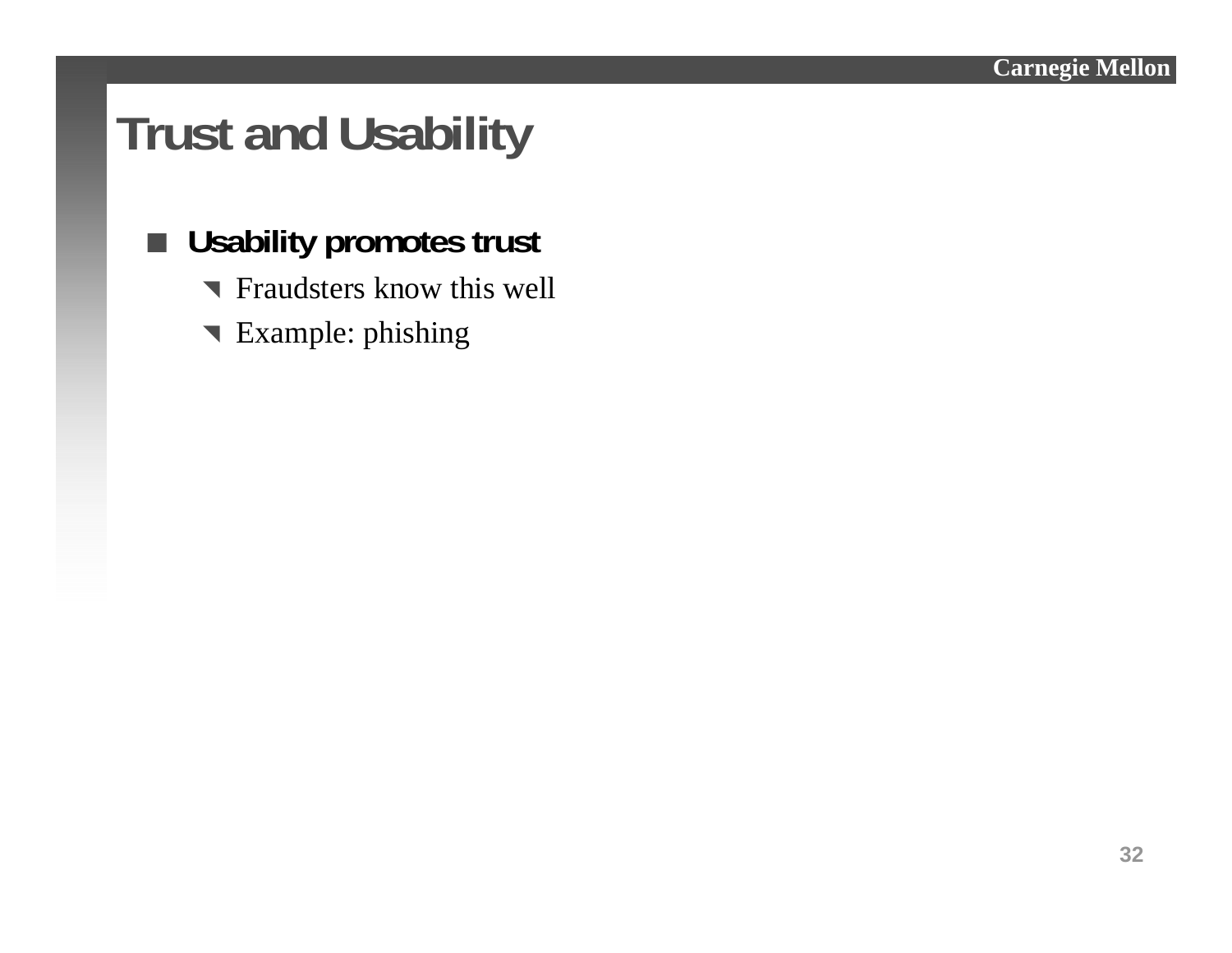### **Trustworthiness and Usability**

### **If a system is not usable, then it is not trustworthy**

- **Example: Florida ballot in 2000 U.S. presidential election**
- **T** Example: U.S.S.R.'s Phobos 1 satellite, lost because of a single mistyped character
- Are more usable systems more trustworthy?
	- Not necessarily
- **Are more trustworthy devices necessarily more usable?**
	- $\blacksquare$  Not necessarily, but must be usable to be trustworthy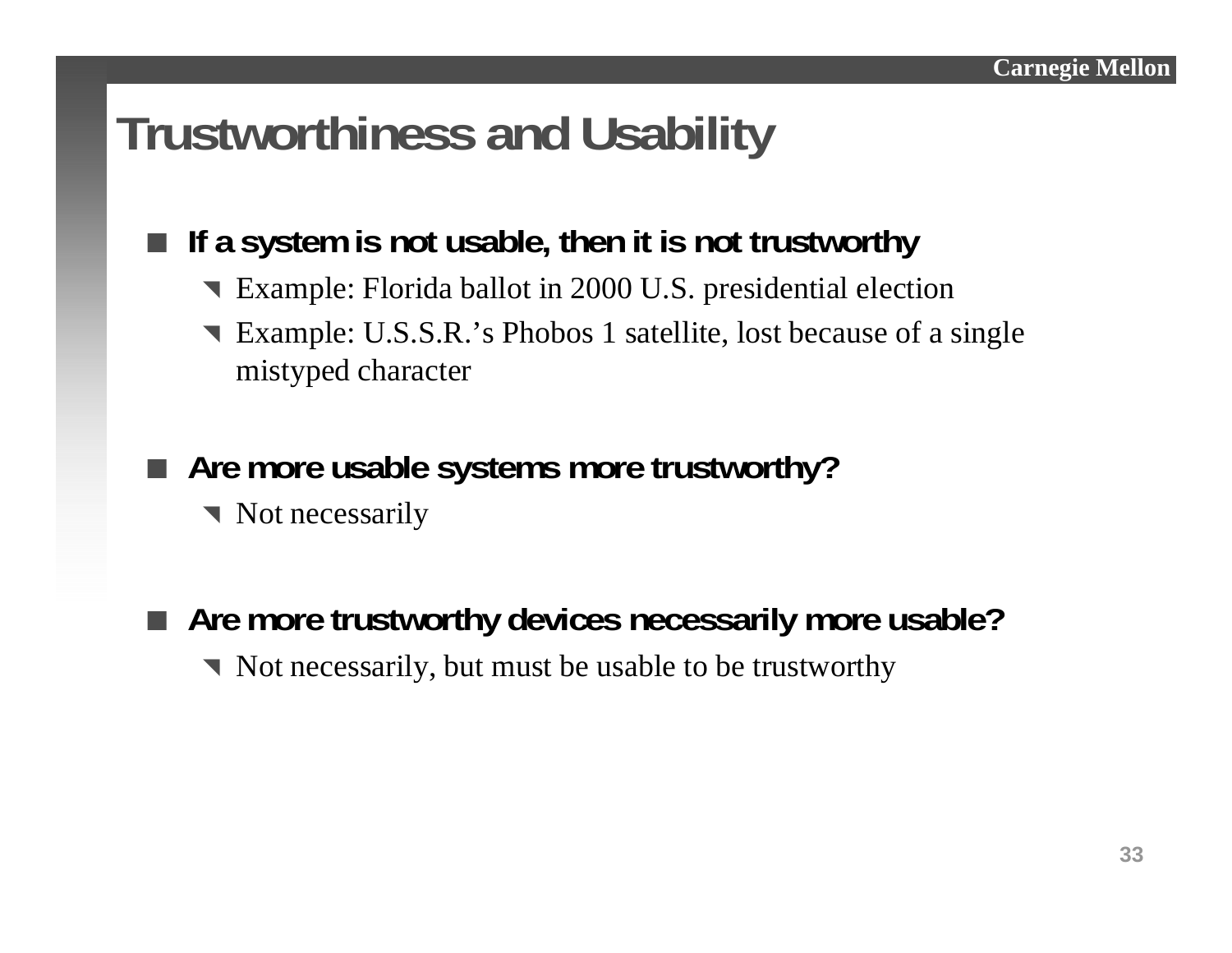## **Improving Usability and Trustworthiness**

- **How can we increase the combination of usability and trustworthiness?**
- **Two schools of thought**
	- **T** Security needs to disappear
	- **Security should not disappear, but should be presented using better** metaphors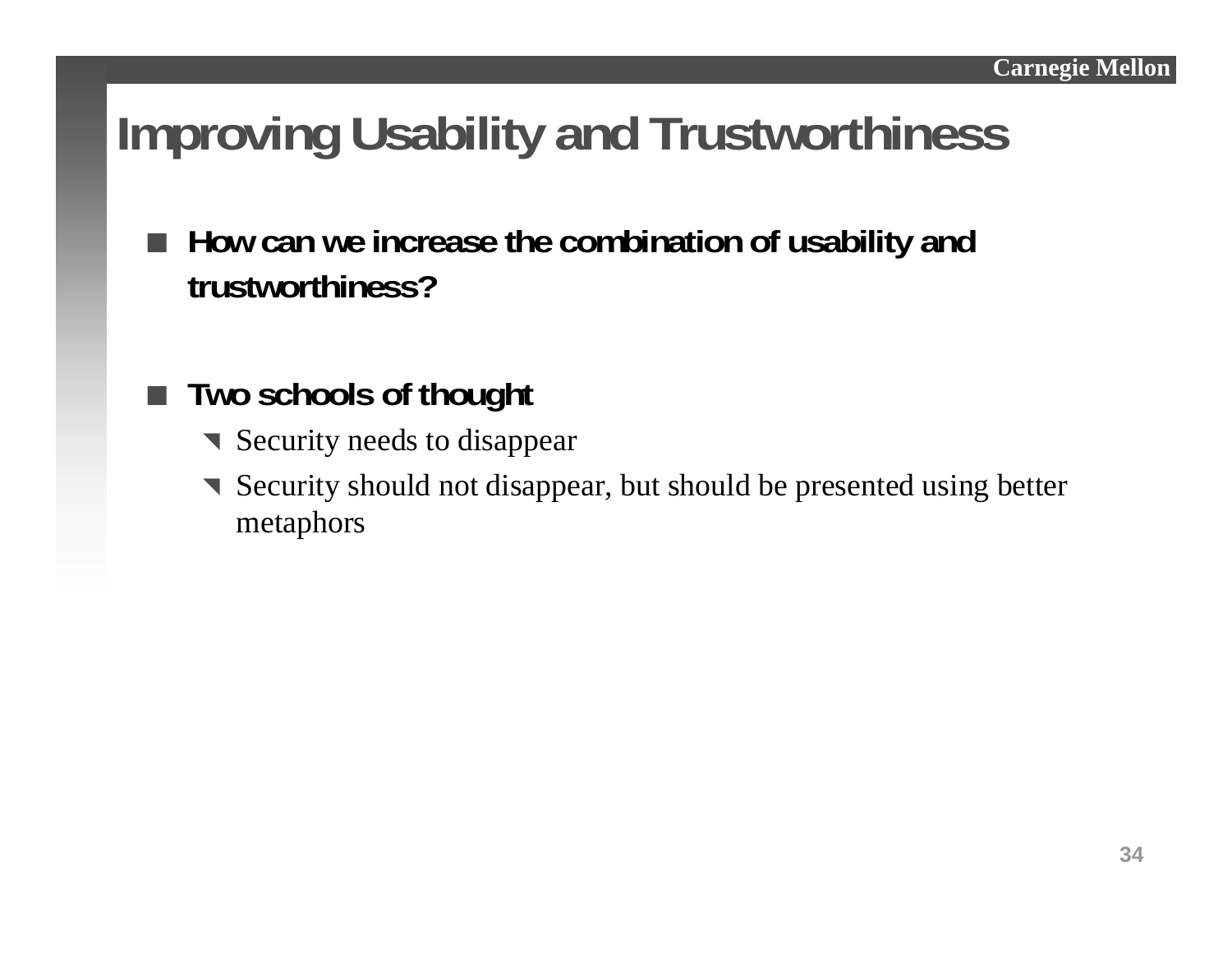## **The "Security Must Disappear" Argument**

#### **Security is hard to understand**

- ▼ What is a "public" key?
- **T** Does encryption make web purchases safe?

### ■ Security is hard to use

- What is the right Java policy file?
- $\blacksquare$  Many steps needed to get a certificate
- ^ Try sharing a file with (only) a group of people

### **Example 3 Security is annoying**

- T "I can't get to your directory"
- ^ "I forgot my Amazon (Yahoo, E-Trade, …) password"
- **T** "You can't do that from behind a firewall"
- **The number of devices is exploding**
	- ^ Most never see a professional admin, and so must be self-managing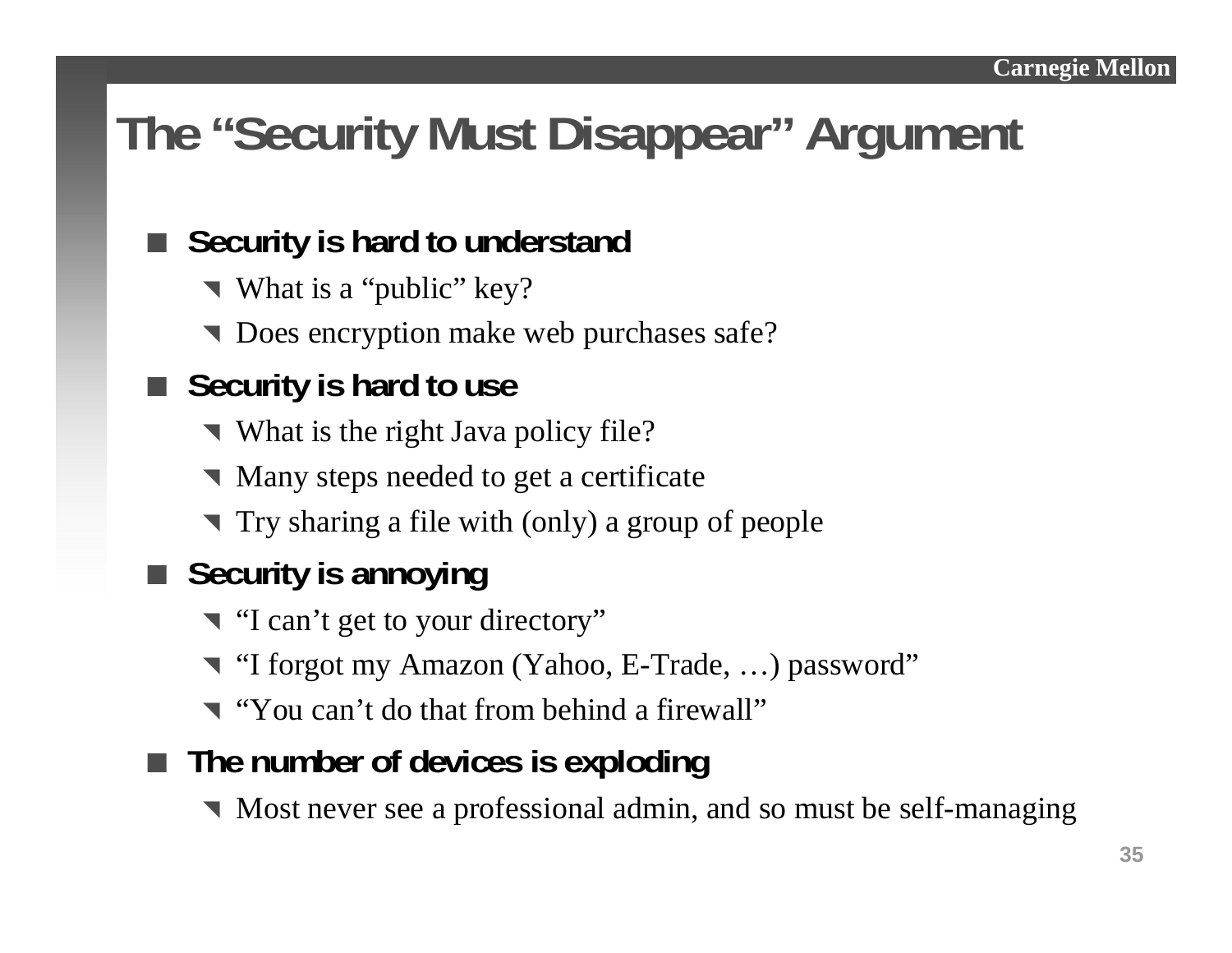## **The "Security Must Disappear" Argument**

- **We have made great strides on implementing invisible (or mostly invisible) security**
	- **T** SSH, SSL/TLS, VPNs
	- ^ Automatic updates (e.g., Windows update)
	- ^ Identity-based signatures and encryption
	- **Wireless security tokens**
- However, these sacrifice some security (or functionality) for **the sake of invisibility in practice**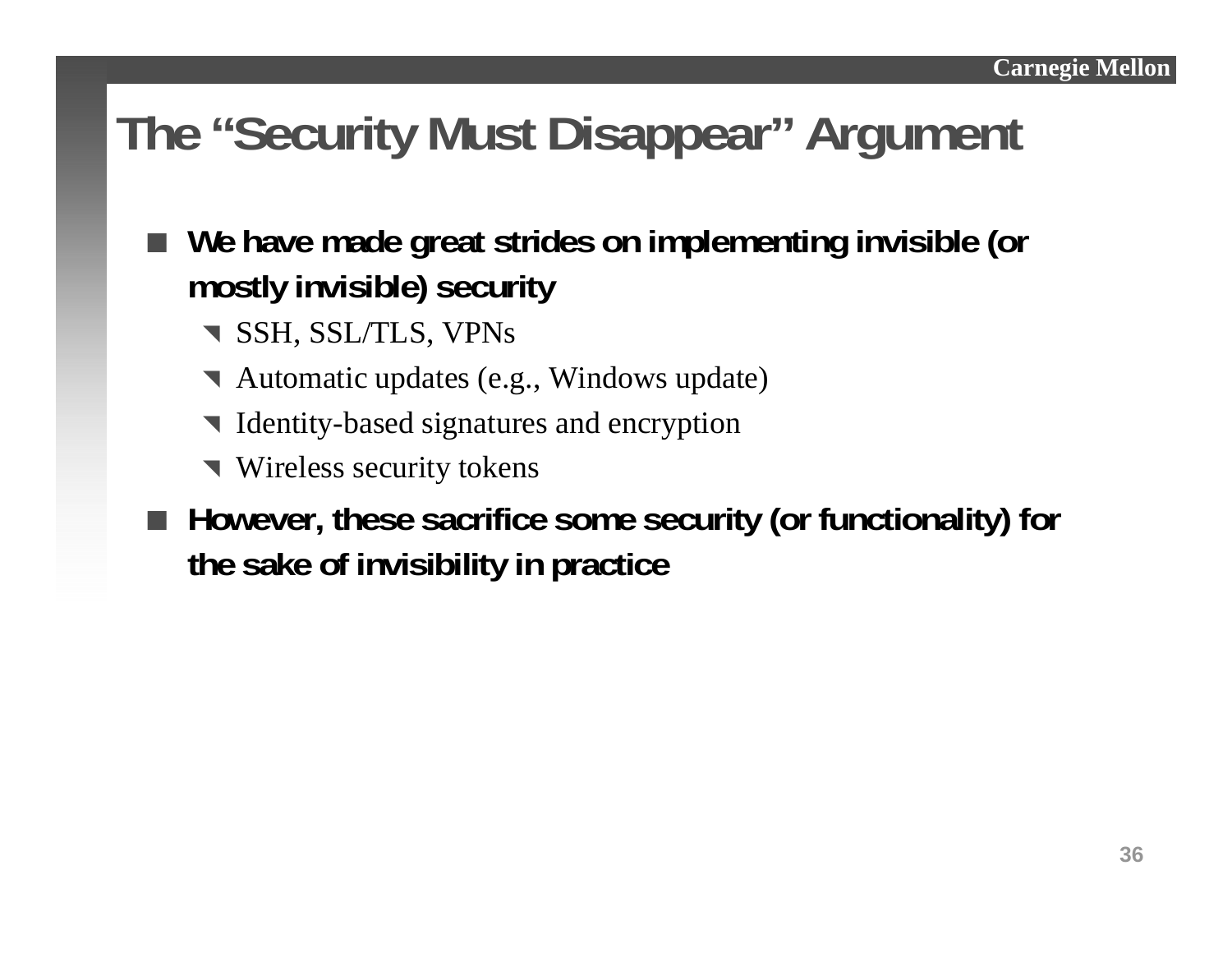## **The "Security Cannot Disappear" Argument**

### **Invisible security**

- ^ Works only at the extremes, or at the expense of security
- **The Impossible in the "fuzzy" middle, where it matters** 
	- ^ When is an installed/run program a virus?
- **T** Leads to things not working for reasons the user doesn't understand
- "Mostly invisible" security (augmented with "Are you sure?" **warnings) yields only two realistic cases**
	- ^ Always heed the warning: same as invisible security
	- ^ Always ignore the warning: security is compromised
- **Users handle their own security in real life, all the time**
	- ^ Vehicle, home, office keys; keys, alarms
	- ^ Cash, checks, credit cards, ATM cards, PINs, safe deposit boxes, IDs
	- **T** Purchases, transactions, contracts